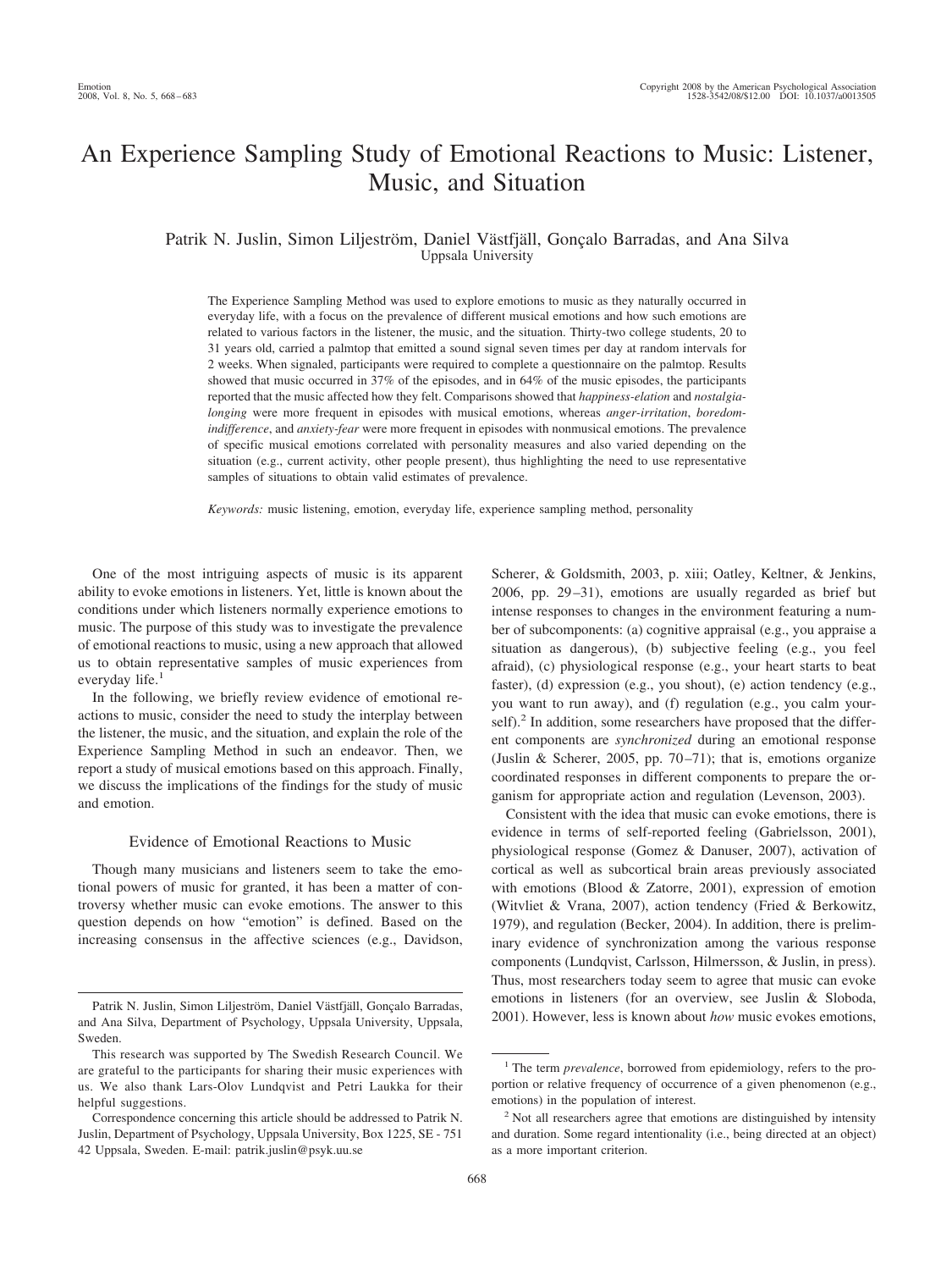since few studies have focused on the underlying mechanisms or the factors that may influence them (Juslin  $& V\ddot{a}$ stfjäll, in press).

## *Listener, Music, and Situation*

We argue that key to a better understanding of how music evokes emotions is to study more closely the interplay among the listener, the music, and the situation (e.g., Gabrielsson, 2001); that is, we need to delineate the conditions under which musical emotions occur. This is important because listeners' emotional responses to music are likely to depend strongly on what function the music serves in a specific situation (e.g., Sloboda & O'Neill, 2001), which in turn reflects a number of individual and situational factors. Individual factors may include music preference (Iwanaga & Moroki, 1999), musical training (Lehmann, 1997), personality (Wheeler, 1985), and, most importantly, the listener's motives for listening to music (Behne, 1997). Listeners use music deliberately to achieve various goals: to alter emotions, to release emotions, to match the current emotion, to enjoy or comfort themselves, and to relieve stress (see DeNora, 2000; Knobloch & Zillman, 2002; Saarikallio, 2007; Sloboda & O'Neill, 2001). However, the situation is also important, since the goals of the listener vary depending on the situation: if there is a stressful situation music might be used to relieve stress whereas if there is a special occasion music might be used to evoke nostalgic memories. To capture such uses of music, one must study music listening in its natural context.

## *Survey Studies of Music Listening*

A number of recent studies have used survey methods to investigate responses to music in everyday life. North, Hargreaves, and Hargreaves (2004) sent one text message per day for 14 days to 346 participants with mobile phones. On receiving this message, participants were required to complete a questionnaire about any music they could hear, or had heard since the previous message. The results revealed a high frequency of music occurrence (approximately 39% of the occasions), and suggested that participants listened to music primarily while they were alone. Whether they liked the music depended primarily on whether they had chosen to listen to the music. Music was mostly heard at home, it usually accompanied other 'everyday activities,' and it was most frequent in the evening and on weekends. However, the study did not focus specifically on emotional reactions.

In Juslin and Laukka's (2004) survey study, 141 participants answered questions about expression, perception, and induction of musical emotions in everyday life. Results indicated that most participants listened to music several times a day, mostly in combination with other activities. Participants estimated that they experienced emotions to music roughly 55% of the total listening time. No particular musical style dominated in the emotional reactions. Among the most frequently felt emotions to music, according to the participants' own estimates, were happiness, relaxation, nostalgia, calm, pleasure, love, sadness, and longing.

Survey studies are useful because they provide an estimation of the type of responses that may occur, and of the causal factors that may play an important role in these responses. A survey study may also, through its (relative to most experiments, at least) large sample of participants, help one to discover important background variables that may explain the large individual differences between listeners. However, there are also a number of problems with surveys. For instance, they usually involve retrospective accounts, which are biased because they reflect reconstructive memory (Barrett & Barrett, 2001). Thus, some aspects of musical emotions may not be reported accurately in survey studies.

#### *The Experience Sampling Method*

One solution to this problem is the Experience Sampling Method (ESM) (e.g., Conner Christensen et al., 2003).<sup>3</sup> The ESM usually means that participants are provided with small, handheld computers or palmtops that they carry with them at all waking hours, say, during a week. During the week, the palmtop emits several sound signals at certain predetermined or preferably randomized intervals. Each time the participant hears this signal, he or she should immediately respond to various questions administered by the palmtop about his or her latest experience. One advantage of the ESM is that it permits one to study personal events as they unfold in their natural and spontaneous context. Another advantage is that it renders possible repeated measurements over time, so that one may obtain a better sense of whether a specific phenomenon occurs in particular recurrent patterns—for instance at specific times of the day. When frequency estimates of specific emotions are needed, the ESM may yield more reliable data than the aggregated, retrospective, and cognitively biased data obtained in survey studies (Ready, Weinberger, & Jones, 2007).

## *The Importance of Situational Sampling*

The ESM is consistent with Brunswik's (1956) notion of *representative design*, which involves randomly sampling stimuli from the environment, so that environmental properties are preserved. The method seems promising for those music researchers who are concerned about the limited external validity of data from laboratory-based studies. With the arrival of new technology (e.g., mp3 players, music phones), music is becoming increasingly available to a wide range of the population, expanding the ways in which music is experienced as well as the social contexts where these music experiences may occur (North & Hargreaves, 1997). Clearly, then, a representative sampling of listening situations is important to ensure generalizability of findings from studies of musical emotions. This is especially true when it comes to estimating the prevalence of specific emotions.

## *Musical Emotions Versus Nonmusical Emotions*

There is currently a debate in the field of music and emotion about which emotions are evoked by music. This question has been the source of much speculation, but has rarely been investigated (Juslin, in press). Some researchers argue that music can induce "basic" emotions (Krumhansl, 1997), whereas others deny that this

<sup>3</sup> Other terms used to refer to this method are *diary study* and *ecological momentary assessment* (Reis & Gable, 2000).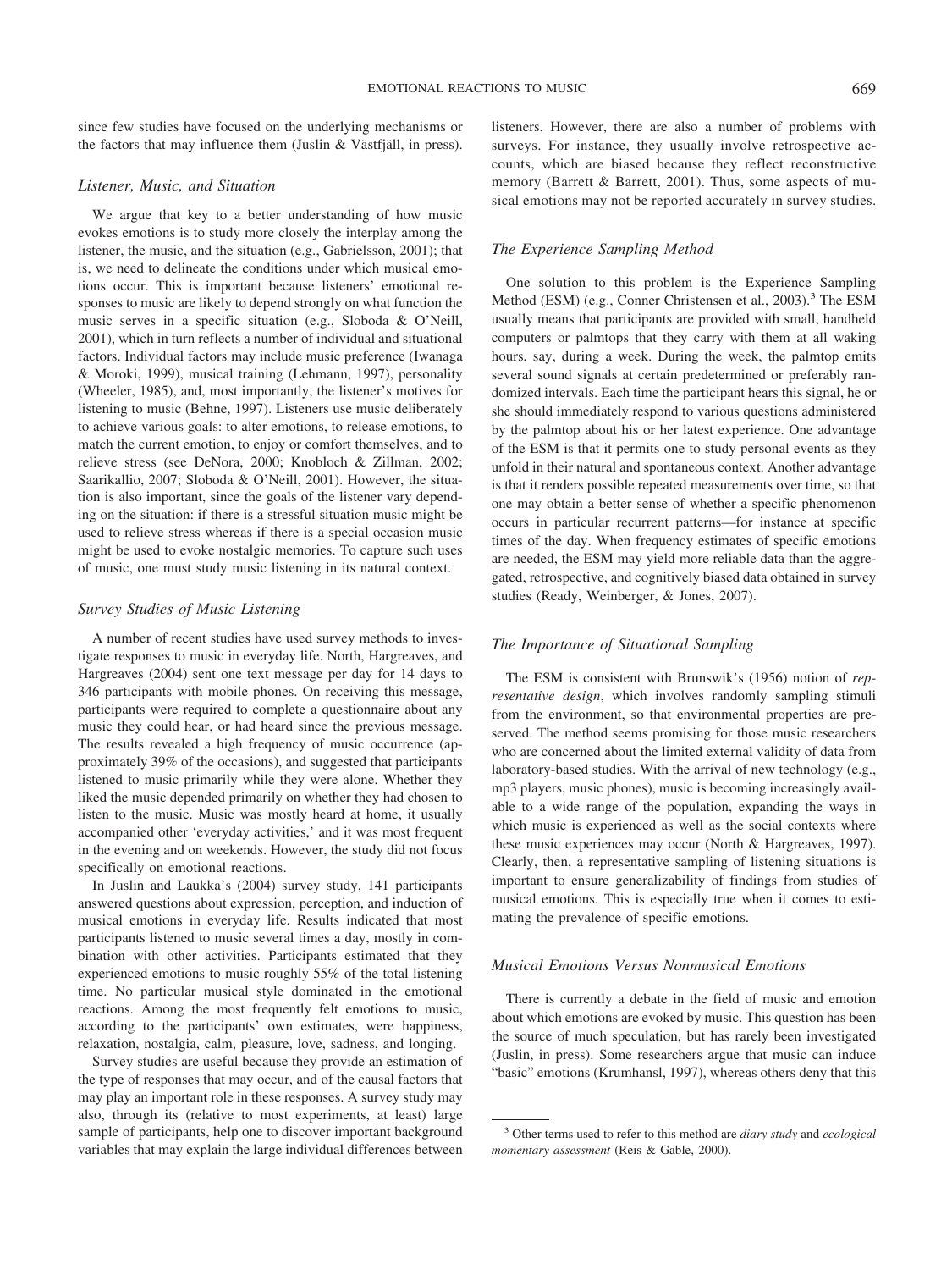is possible (Scherer,  $2003$ ).<sup>4</sup> Some researchers argue that music can induce only very broad positive and negative states (Clark, 1983), whereas others argue that music can induce a range of both basic and complex emotions (Gabrielsson, 2001; Juslin & Västfjäll, in press). So far, only three survey studies have offered estimates of the prevalence of musical emotions (Juslin & Laukka, 2004, Table 4; Sloboda, 1992, Table 1; Wells & Hakanen, 1991, Table 1), but these studies have two problems in common: They rely on retrospective and aggregated reports, and, more importantly, they do not directly compare musical and nonmusical emotions. It can be argued that it is only when musical emotions are contrasted with other emotions that their uniqueness can be assessed. The ESM might resolve this issue, by providing accurate estimates of the prevalence of both musical and nonmusical emotions.

## *Previous ESM Studies*

Several studies have used the ESM to estimate the prevalence of different emotions, in general, in everyday life (Brandstätter  $\&$ Eliasz, 2001; Myrtek & Brügner, 1996; Zelenski & Larsen, 2000). However, only two studies so far have used the ESM to measure emotions to music. Thompson and Larson (1995) investigated the psychological impact of rock music as a function of music type and social context. Thus, 483 participants (aged 9 –15 years) carried pagers for 1 week, and reported their affect, arousal, and involvement in various activities, including music listening, when signaled. The results revealed that the social context had the largest effect on music listening that involved soft rock, where, for example, the presence of friends could help to transform experienced emotions. Hard rock was experienced positively across a variety of contexts, but not when heard in the presence of family members.

Sloboda, O'Neill, and Ivaldi (2001) tested the viability of the ESM in studying real life musical experiences. Eight participants were asked to carry a pager and a diary for one week. The pager was activated randomly once every 2 hours by a central computer. When paged, participants were required to as quickly as possible fill out the diary to describe the nature of any musical experiences that had occurred since the last paging. The items were intended to describe who the participants were with, what kind of music they were listening to, how the music was being played, their emotional response to the music, and its functions. Sloboda et al. concluded that the ESM is a robust method to study music listening in everyday life. Data indicated that music was heard in 44% of the recorded episodes, and that few of the episodes involved music listening as the primary focus. In general, music experiences tended to make the participants more positive, more alert, and more focused in the present, particularly when personal choice over the music was involved.

The study by Sloboda et al. was promising, but featured only eight participants and left many questions unanswered. For instance, it offered no comparison of the relative frequency of occurrence of different emotions in musical and nonmusical episodes; it did not study the underlying psychological mechanisms that might have caused the emotional reactions; and it did not study factors such as the degree of familiarity and liking of the music, or the intensity of the emotional reaction. Therefore, we regarded it as appropriate to replicate and extend the preliminary results of Sloboda et al. (2001) in a full-scale study that featured a

larger number of response items and participants. The use of a larger sample would also make it possible to consider individual factors of potential importance for emotional responses to music, such as personality characteristics. Several studies have discovered relationships between prevalence of nonmusical emotions and personality factors, such as Extraversion and Neuroticism (e.g., Rusting & Larsen, 1997; Watson & Clark, 1992), but similar relationships in regard to music have not been studied previously.

## *Rationale of the Present Study*

The aim of this study was to investigate emotional reactions to music as they naturally occurred in everyday life, with a focus on the prevalence of different musical emotions and how such emotions are related to various factors in the listener, the music, and the situation. Furthermore, to better understand the data regarding prevalence of musical emotions, it was regarded as necessary to compare them to the prevalence data of nonmusical emotions. To investigate these issues, 32 college students were required to carry a palmtop computer for 2 weeks. The palmtop was programmed to signal ("beep") seven times per day, at random intervals. On each beep, participants were asked to stop what they were doing and to answer 16 questions concerning three broad aspects: (1) *the experienced emotion* (emotion category; valence; intensity; stress), (2) *the situation* (physical location; activity; other persons present; occurrence of music), and— depending on whether music was indeed present and influenced the participants' emotions—(3) *the characteristics of musical-emotion episodes* (music type; source of music; liking, familiarity, and choice over music; importance of music for activity; possible cause of the emotion; and listening motive). In addition, various participants' background variables (e.g., age, gender, occupation, musical interest, music preference, music education) were obtained by questionnaire and related to the prevalence of musical emotions. The study was mainly exploratory in nature, though based on previous studies it was hypothesized that musical emotion episodes would feature a larger proportion of positive emotions than would nonmusical emotion episodes (Juslin & Laukka, 2004).

## Method

## *Participants*

Thirty-two Swedish college students, 21 females (66%) and 11 males, 20 to 31 years old  $(M = 24)$ , participated in the study. They studied various subjects (e.g., biology, psychology, law, musicology). Fourteen of the participants (44%) played a musical instrument; 10 (31%) had some formal music education. Self-reported interest in music on a scale from 0 to 4 was high  $(Min = 1, Max =$ 4,  $M = 3.22$ ,  $SD = 0.87$ ). Overall the listener sample may be described as homogeneous in terms of occupation (all were students), albeit as heterogeneous in terms of musical training. The participants were recruited by means of posters throughout Uppsala University. The participants contacted the research team, stated their interest in participating, and settled a date for an information meeting. The participants were paid (500 SEK) for

<sup>4</sup> For a discussion of "basic" and "complex" emotions, see Plutchik (1994, pp. 53-62).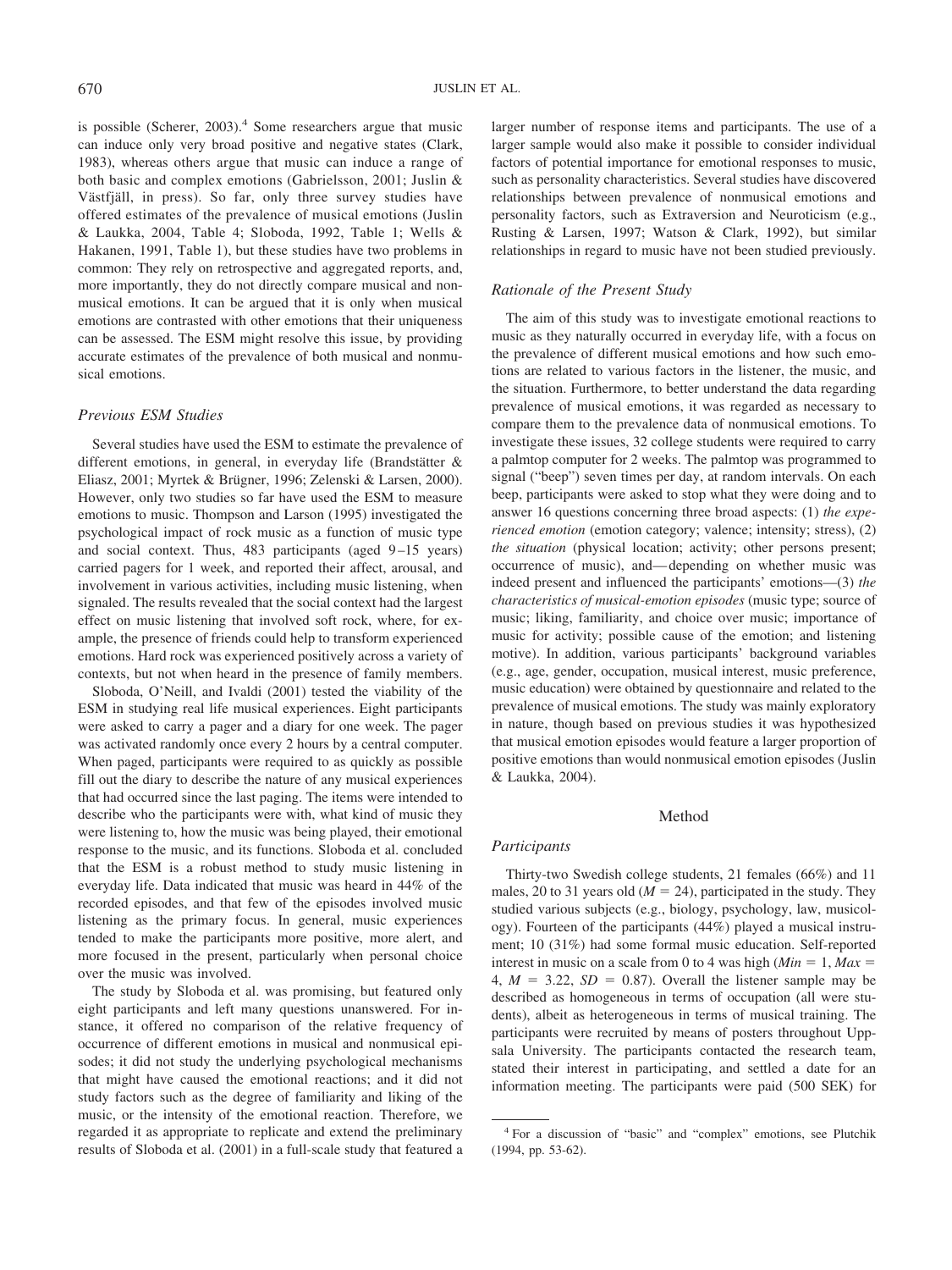their voluntary and anonymous participation and also received a movie ticket after their first week to encourage continued participation. None of the recruited participants dropped out from the study, but two of the initial 34 participants were removed because of repeated computer failures.

## *Procedure*

At an introductory meeting at the Department of Psychology, Uppsala University, the participants were individually and carefully informed about the study and their task. It was explained to them that the aim of the study was to study people's emotions in everyday life. In the instructions, the participants were told that they would carry a palmtop computer for 14 days, that the palmtop would "beep" seven times every day, and that each time it beeped, they would be asked to respond to some questions. It was further explained that they should not change their daily routines, but try as much as possible to live their lives as usual. After having received information about the study, they could decide whether they wanted to take part in the study (none of those contacted declined to do so). They were then asked to sign a written consent for participation and to fill out a questionnaire regarding various background variables (e.g., age, gender, occupation, musical interest, music preference, music education). Furthermore, they were shown the palmtop and the Experience Sampling Program (ESP) that administered the questionnaire (next section). One response trial was "simulated" to allow the participants to grasp the functions of ESP and to ask questions about it. Then, the participants were provided with a package including (1) one copy of the instructions, (2) a brief employer/teacher letter that the participants could present to those who might be disturbed by the study, (3) a manual explaining each questionnaire item, and (4) a sheet with contact information for the assistant responsible for downloading their data, whom they could contact if they had any unexpected problems or questions related to the study. Finally, the palmtops were delivered to the participants with the ESP started. Data from palmtops were downloaded by the respective assistant twice a week, as an information backup in the case of computer failure. At the final download session, participants returned their palmtops, filled out a personality inventory, and were interviewed about the study. The study had been approved by a Swedish scientific ethics committee.

## *Design and Measures*

The questionnaires were administered using *Palm Z 22* palmtops and the most recent version of the ESP (e.g., Barrett & Barrett,  $2001$ <sup>5</sup>. The benefits of using computerized data recording include precise time recording of response duration and latency (thus enabling the verification of compliance), and the reduction of negative aspects of data entry such as time consumption and human error (Barrett & Barrett, 2001; Bolger, Davis, & Rafaeli, 2003).

Preliminary versions of the ESM protocol and the questionnaire items were developed and tested by the research team 2 weeks before the study. This allowed the researchers to better understand not only the pitfalls and strengths of palmtops and the ESP, but also how it might feel to participate in the study. In doing so, it was possible to adjust certain details and avoid some potential problems before the start of the study. The final questionnaire items are presented in the Appendix. The questionnaire was designed so as to measure musical as well as nonmusical emotions. We hoped that this aspect of the design would reduce the so-called 'demand characteristics' (i.e., the total sum of cues that convey the researcher's hypothesis to the participants and thus may influence the participants' behavior; e.g., Orne, 1962) that may result from a focus only on musical emotions.

It was regarded as important to be able to separate emotions that were evoked by music from emotions that were evoked by other stimuli. Hence, we included three response options in item number seven (i.e., *Did music occur in the situation?*): (1) *yes, and the music affected the feeling*, (2) *yes, but the music didn't affect the feeling*, and (3) *no, there was no music*. The distinction between (1) and (2) was regarded as important because there may be instances where music occurs, but where the emotion experienced is caused entirely by some other event (e.g., having an argument). Hence, it was explained to the participants that in all cases where music occurred, but where they were certain that the felt emotion was caused by another event, they should choose response alternative (2). The possibility of branching questions (administering a different set of questions depending on the responses to previous items) allowed us to use a different second half of questions for musical emotion episodes than for episodes that did not feature any music or that featured music that did not influence the emotions of the participant. The number of items to respond to was the same (16), regardless of whether the trial involved musical or nonmusical emotions. The items following branching that concerned nonmusical emotions were intended to tests different aspects of appraisal theory (Scherer, 1999) and will, therefore, be reported in a separate paper. Because of technical limitations of the ESP, the number of response alternatives in each item was limited to 14, and participants could only select one alternative. The response alternatives were based on results from our previous survey studies, which used mostly open-ended response formats (e.g., Juslin & Laukka, 2004; Juslin, Laukka, Liljeström, Västfjäll, & Lundqvist, 2008).

Of special importance was the selection of emotion terms. Selecting only 14 terms from the several hundreds of terms available is no easy task, but the goal was to include both terms that are representative of the two dominant conceptualizations of emotion (i.e., categories and dimensions) and terms that could be particularly relevant with respect to music. Hence, the 13 emotion terms selected include the "basic" emotions typical of discrete emotion theories, such as anger, surprise, interest, and fear (Izard, 1977), cover all four quadrants of the "Circumplex" model in terms of valence and arousal (Russell, 1980), and feature typical music-related terms such as pleasure, nostalgia, and expectancy (Juslin & Laukka, 2004, Table 4). In addition, the participant could select the alternative 'other emotion,' if none of the provided emotion terms was found suitable.

Following the views of Russell and Barrett (1999), Brandstätter and Eliasz (2001), Izard (2007), Sloboda et al. (2001), and others, we assume that people are always in *some* affective state. When the states are intense and involve salient stimuli, we tend to call them 'emotions,' whereas when the same states are less intense, and their causes

<sup>5</sup> For further information, see the ESP Website: http://www.experiencesampling.org/.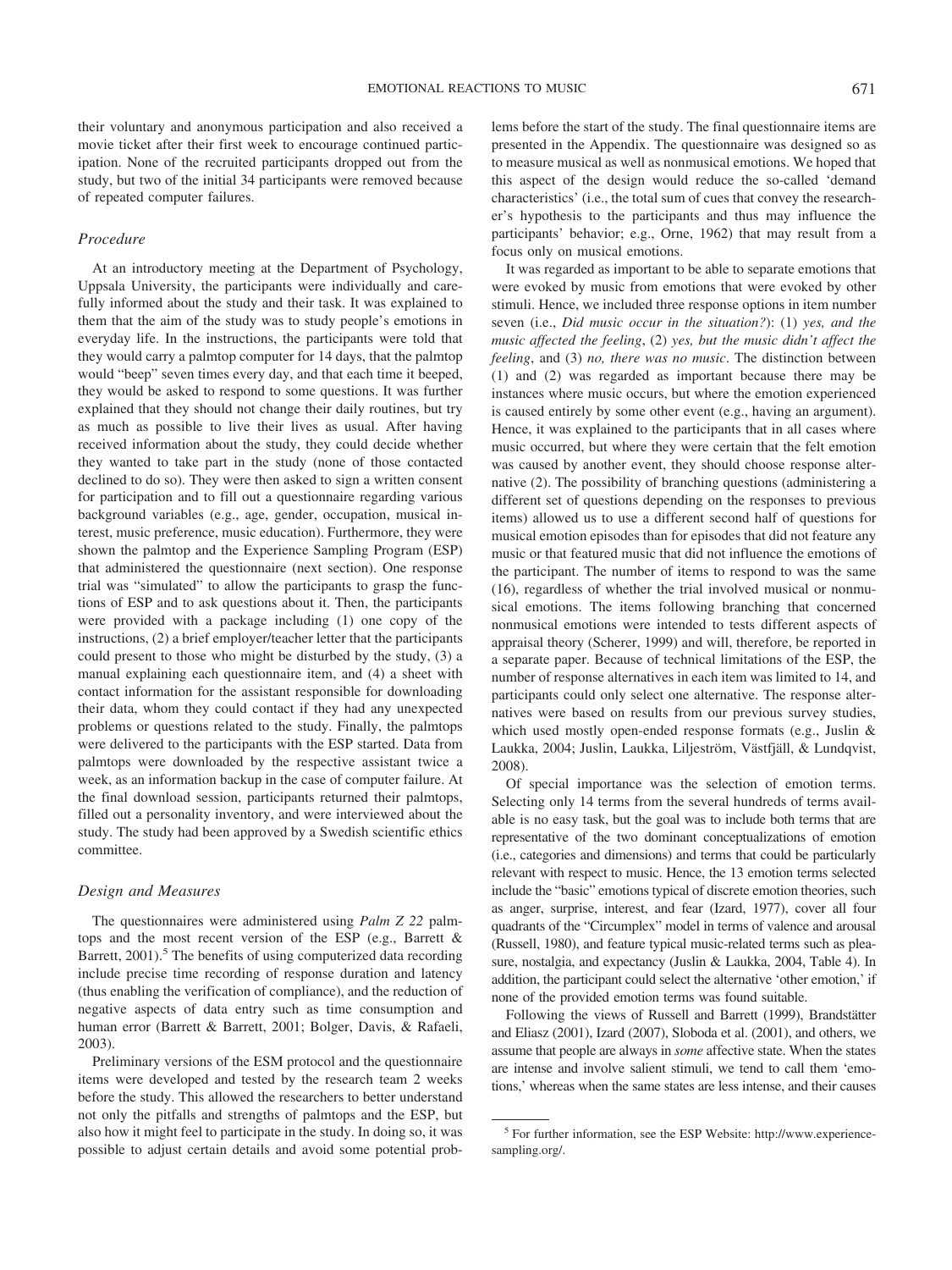are not immediately apparent, we tend to call them 'moods.' However, evidence of a sharp distinction between emotion and mood is lacking (Beedie, Terry, & Lane, 2005), and the difference is perhaps better described as a matter of degree. In this study, we used the Swedish word 'känsla' (see Appendix), which is used to refer to the subjective experience (i.e., the *feeling*) of both emotions and moods.

Item 14 in the questionnaire asked the participants what they believed caused their emotions in the musical emotion episodes. The participants could choose from 10 alternatives (see Appendix) based on previous research and particularly the framework outlined by Juslin and Västfjäll (in press), namely *episodic memory* whereby an emotion is induced in a listener because the music evokes a memory of an event from the listener's life; *emotional contagion* whereby an emotion is induced in a listener because the listener perceives a certain emotional expression (e.g., sad, happy) in the music and "mimics" this expression internally, which then leads to the arousal of the same emotion; *brain stem response* whereby an emotion is evoked by music because simple acoustic features of the music (e.g., a very loud sound) are taken by the brain stem to signal a potentially important event, thus producing arousal; *visual imagery* whereby an emotion is induced in a listener because he or she conjures up visual images (e.g., of a nice landscape) while listening to the music; *musical expectancy* whereby an emotion is induced in a listener because a particular feature of the music violates, delays or confirms the listener's expectations about the continuation of the music; *evaluative conditioning* whereby an emotion is induced by a piece of music simply because this stimulus has been paired with other positive or negative stimuli in the past; and *cognitive appraisal* whereby an emotion is induced in a listener because of the listener's subjective evaluation of the music on a number of dimensions in relation to his or her goals in life (see Juslin  $& V$ ästfjäll, in press, for further discussion). Besides the mechanisms we also added the alternatives *lyrics*, *other*, and *I don't know*, so that the participants would not feel forced to select one of the other alternatives.<sup>6</sup>

The ESP was programmed to beep seven times per day between 09.00 a.m. and 11.00 p.m. for 14 days. The precise timing of the beeps each day was randomized by the ESP. Whenever the palmtop beeped, the participant was required to fill out the questionnaire (see Appendix). The palmtop was set to beep at intervals of 3 seconds for a total of 3 minutes. If the participant did not respond within that time, the Palmtop would go back to sleep mode and the trial would be recorded as missed. After beginning to respond to the questionnaire the participant had a time limit of 2 minutes per item to respond. If the participant had not managed to respond within that time, the ESP would go to "sleep" mode and the trial would be recorded as missed. During the entire study, only the ESP was running on the computer to save battery life.

The participants responded to 2,324 of the 3,136 signals (i.e., 7 signals  $\times$  14 Days  $\times$  32 participants), resulting in an overall response rate of 74%. Missed trials were primarily because of the fact that the participants were unable to respond (e.g., being in the shower or lifting heavy furniture), could not hear the beep (e.g., because of loud traffic), or had forgotten to bring the palmtop. However, compared to other ESM studies, the present response rate was considered satisfactory (Conner Christensen et al., 2003, p. 62). Interviews with the participants revealed that few of the missed trials had involved music.

At their final lab meeting, the participants filled out the Swedish self-report version of the Revised NEO Personality Inventory

(NEO-PI-R; Costa & McCrae, 1992), measuring the Big Five personality factors *Extraversion* (E), *Neuroticism* (N), *Openness to experience* (O), *Agreeableness* (A), and *Conscientiousness* (C). The Cronbach's alpha reliability coefficients  $(\alpha)$  were .83 (E), .88 (N), .42 (O), .71 (A), and .83 (C), respectively.7

## *Data Reduction and Analysis*

Data from ESM studies can be analyzed either at the "beep level" (i.e., in terms of the individual episodes), or at the "subject level" (i.e., in terms of averages for each participant). Data at the beep level are problematic with respect to common tests of significance, because the data points are not independent. Consequently, it is often recommended that analyses are conducted at the subject level by computing appropriate aggregate scores for each individual and analyzing these scores using the individual person as the unit of analysis (e.g., Larson & Delespaul,  $1992$ ).<sup>8</sup> All significance tests in this study were conducted at the subject level.

We conducted three types of analyses. First, we analyzed *overall prevalence* of music and of musical emotions, and estimated correlations (Pearson's *r*) between overall prevalence of musical emotions and various background variables such as age, gender, personality, music education, and the playing of an instrument. We also analyzed how musical emotion episodes were distributed over time across the morning, the afternoon, and the evening.

Second, we compared musical emotion episodes and nonmusical episodes regarding prevalence of *specific emotions* and different *situational factors* (e.g., physical location, main activity, other people present). The comparisons featured two of the conditions in item seven (see Appendix): emotion episodes without music, and emotion episodes where music caused the emotion. The third condition (i.e., emotion episodes featuring music, but where the music was reported to not have caused the current emotion) was regarded as problematic, because it could not be excluded that the music had some modulating effects on emotions, even in those cases where the participants believed it had not. Thus, excluding these ambiguous cases (only 13% of the total number of episodes) allowed for a more accurate comparison of musical and nonmusical emotions— either the emotion was caused by music, or it was not. Matched pair comparisons (*t* tests) were used in all comparisons of musical and nonmusical emotions. We also correlated the individual prevalence of specific emotions (both musical and nonmusical) with individual test scores on the NEO-PI-R.

Third, we analyzed in more depth the responses to the musicrelated items that were answered only in the musical emotion episodes. General characteristics of the episodes (e.g., source of music, musical style, choice, familiarity, liking, importance) were summarized, and further analyses of the seven most common musical emotions ( $n > 20$  episodes) were carried out to study how

<sup>&</sup>lt;sup>6</sup> The meaning of each mechanism was carefully explained in the booklet given to the participants at the beginning of the study.

<sup>7</sup> The alpha coefficient for *Openness to experience* is lower than those reported in the American NEO-PI-R manual (Costa & McCrae, 1992) and the Swedish NEO-PI-R manual (Bergman, 2003). Low alpha coefficients for *Openness* have been found in samples before (Zhang, 2006).

<sup>8</sup> An alternative approach is to conduct a multilevel analysis, but the sample size of the present study was not considered optimal for such an analysis (Bickel, 2007, pp. 272-275).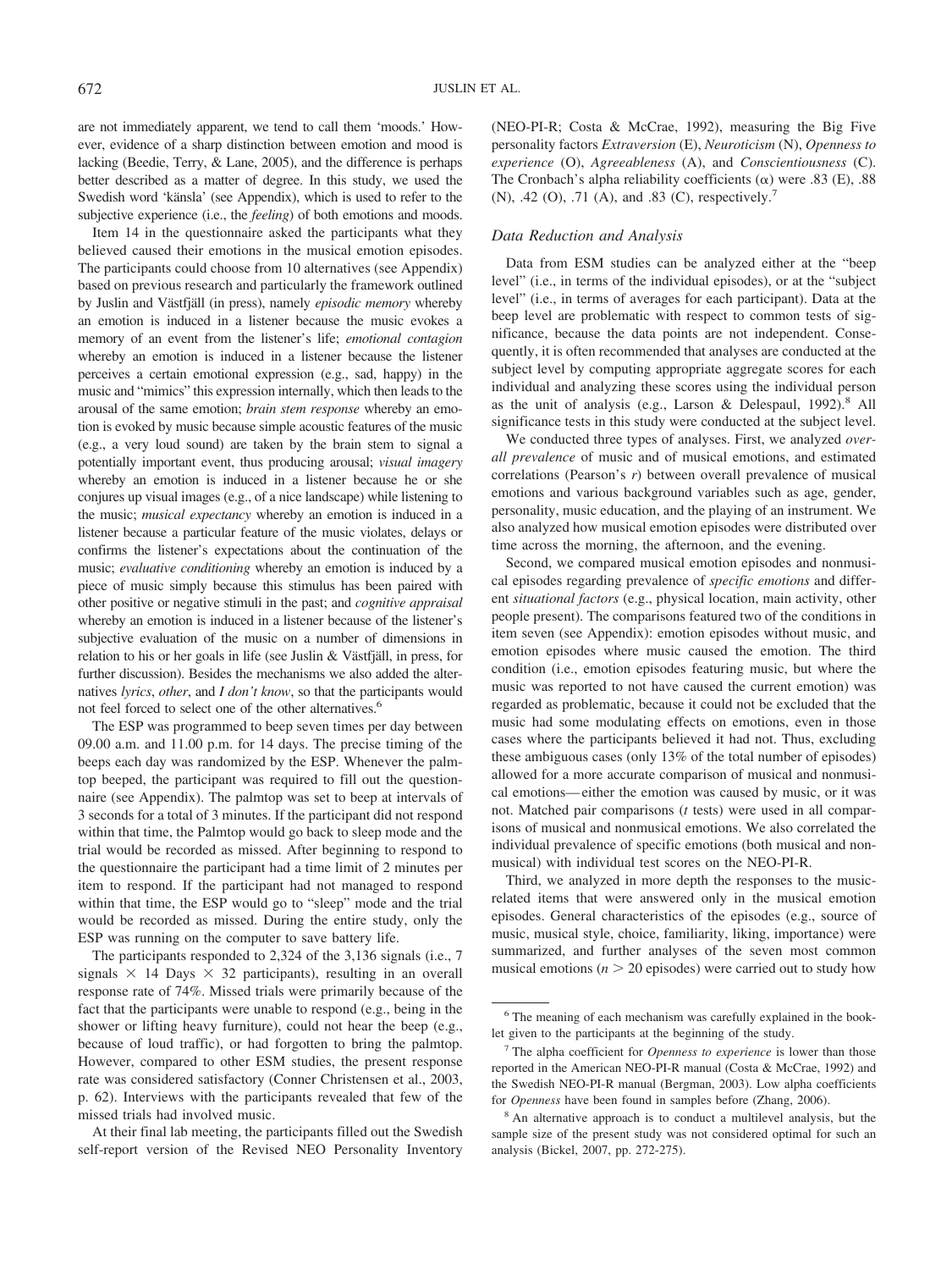

*Figure 1.* Relative frequency (in percent) of specific emotions in nonmusical emotion episodes (dark bars) and musical emotion episodes (striped bars).

specific emotions varied as a function of individual (e.g., listening motives) and situational factors (e.g., social context). We chose the most common emotions to obtain a reasonable number of observations for each emotion, and because they seemed most relevant.

## Results

## *Overall Prevalence*

Music occurred in 886 (37%) of the 2,424 randomly sampled episodes. In 571 (64%) of the episodes that featured music, the participants reported that the music influenced how they felt.<sup>9</sup> Thus, musical emotions represented 24% of all sampled episodes. Individual prevalence of musical emotion episodes  $(M = 18.13)$ episodes,  $SD = 8.64$ ) was correlated with individual frequency of music occurrence  $(r_{30} = .84, p < .01)$ , though was not correlated with either age, gender, music education, or the playing of an instrument. Of the five personality factors, only *extraversion* correlated with individual prevalence of musical emotion episodes  $(r_{30} = .45, p < .05;$  correlations with specific emotions are discussed below).

Musical emotion episodes occurred across the whole time span (09.00 a.m. to 11.00 p.m.) of the day. However, analysis of the mean number of musical emotion episodes per hour and person indicated that musical emotion episodes were most frequent in the *evening* (06.00 p.m. to 11.00 p.m.,  $M = 1.44$ ,  $SD = 0.63$ ), followed by the *afternoon* (01.00 p.m. to 06.00 p.m.,  $M = 1.33$ ,  $SD = 0.92$ ) and the *morning* (09.00 a.m. to 01.00 p.m.,  $M = 1.08$ ,  $SD = 0.65$ ). Matched pair *t* tests revealed that only the difference between *evening* and *morning* was significant ( $t_{31}$  = 2.63,  $p \lt .05$ ), mainly because of large variability in the *afternoon*. As could be expected, the mean number of musical emotion episodes per hour and person was slightly higher during *weekend days* ( $M = 2.63$ ,  $SD = 1.62$ ) than during *workdays* ( $M = 2.54$ ,  $SD = 1.27$ ). However, this difference was not statistically significant.

#### *Prevalence of Specific Emotions*

Figure 1 shows the relative frequency in percent of musical emotions and nonmusical emotions, respectively. Inspection of the results suggests a fairly similar trend, regardless of the condition; thus, for instance, in both conditions *calmcontentment* and *happiness-elation* were the most commonly felt emotions and *surprise-astonishment*, *shame-guilt*, and *disgust-contempt* the least commonly felt emotions. Further, positively valenced emotions were, on the whole, more common than negatively valenced emotions in both conditions, since *calm-contentment*, *happiness-elation*, and *interestexpectancy* alone accounted for more than 50% of the emotion episodes in each condition. However, careful inspection of Figure 1 indicates that there were also some differences between musical and nonmusical emotions.

Matched pair *t* tests revealed that *happiness-elation* was more common during musical emotion episodes ( $M = 24.83$ ,  $SD =$ 17.17) than during nonmusical episodes ( $M = 14.66$ ,  $SD = 10.97$ ,  $t_{31}$  = 3.76,  $p < .001$ ). Similarly, *nostalgia-longing* was more common during musical emotion episodes ( $M = 7.62$ ,  $SD =$ 10.77) than during nonmusical episodes ( $M = 2.06$ ,  $SD = 3.53$ ,  $t_{31} = 3.58$ ,  $p < .001$ ). On the other hand, *anger-irritation* was more common during nonmusical episodes ( $M = 8.06$ ,  $SD =$ 6.90) than during musical emotion episodes ( $M = 3.61$ ,  $SD =$ 7.02,  $t_{31} = 3.08$ ,  $p < .01$ ), and *boredom-indifference* was more common during nonmusical episodes ( $M = 9.28$ ,  $SD = 11.94$ ) than during musical emotion episodes ( $M = 2.45$ ,  $SD = 4.91$ ,  $t_{31} = 3.47, p \leq .01$ ). Finally, *anxiety-fear* was more common during nonmusical episodes ( $M = 4.99$ ,  $SD = 6.49$ ) than during musical emotion episodes ( $M = 1.54$ ,  $SD = 3.16$ ,  $t_{31} = 3.52$ ,

<sup>9</sup> Assuming that most of the missed trials did not feature music (as was suggested by the interviews with the participants), the "true" rate of occurrence of music may lie closer to 30%.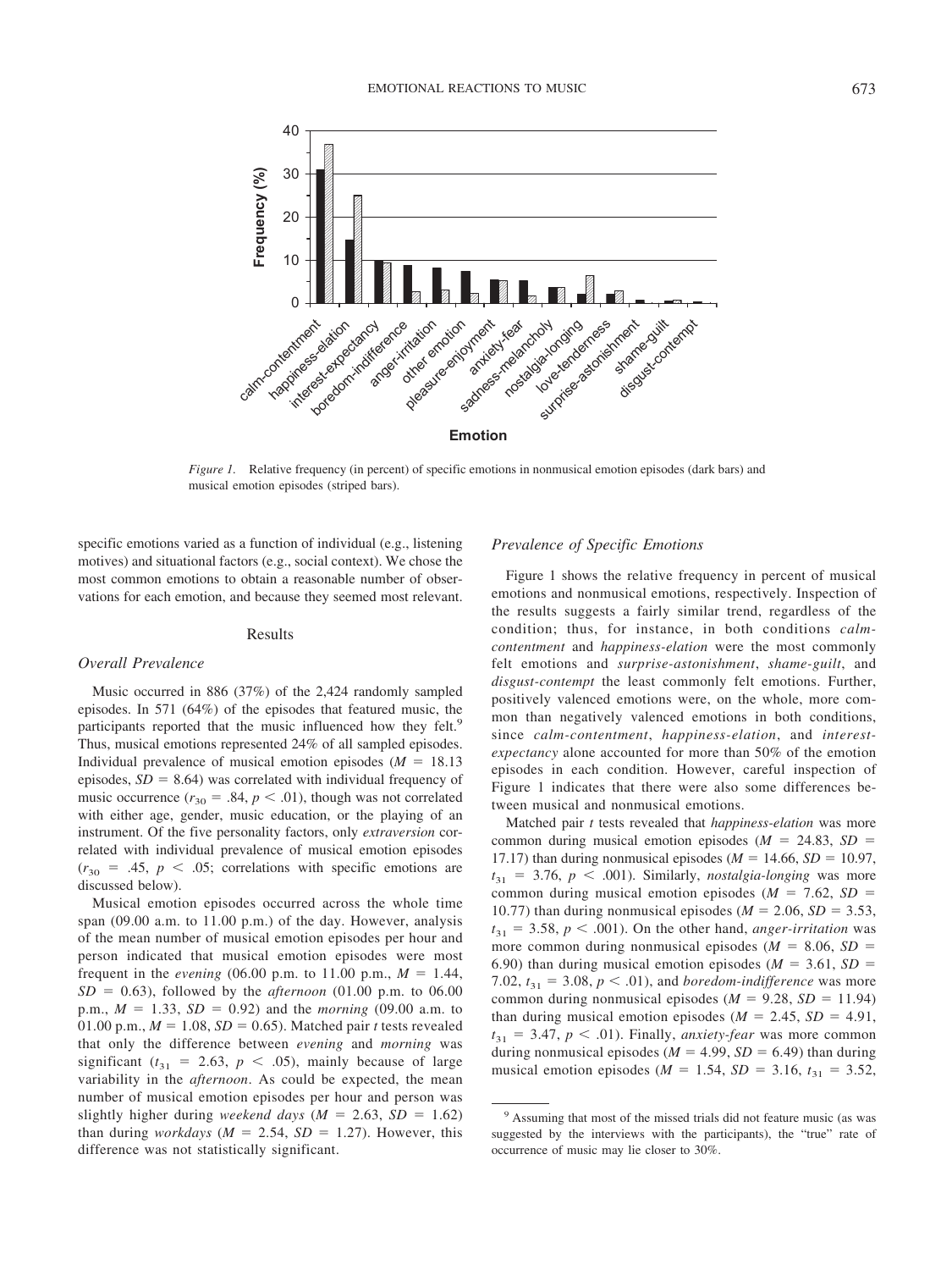#### Table 1

*Correlations (R) Between Individual Frequencies of Experienced Emotions and Test Scores on the NEO-PI-R For Musical and Nonmusical (Within Parentheses) Emotions, Respectively*

| Emotion               | Personality factor   |                      |                        |                      |                    |  |  |
|-----------------------|----------------------|----------------------|------------------------|----------------------|--------------------|--|--|
|                       | Extraversion         | Neuroticism          | <b>Openness</b>        | Agreeableness        | Conscientiousness  |  |  |
| Anger-irritation      | $-.01(-.46^{\circ})$ | .04(.27)             | $.09(-.11)$            | $.18(-.09)$          | $-.22(-.09)$       |  |  |
| Anxiety-fear          | $.01(-.14)$          | .08(.16)             | $.14(-.02)$            | .19(0.19)            | $.35^{\ast}$ (.21) |  |  |
| Boredom-indifference  | $-.11(-.37^*)$       | $.20(-.05)$          | .19(0.14)              | $-.04(-.32)$         | $.07(-.21)$        |  |  |
| Calm-contentment      | $-.15(.17)$          | $-.06(-.07)$         | $-.08(.16)$            | $.03(-.03)$          | .05(.20)           |  |  |
| Disgust-contempt      | $-.02(.17)$          | $.03(-.13)$          | .02(0.08)              | .10(0.20)            | .19(0.20)          |  |  |
| Happiness-elation     | .18(.20)             | $-.12(-.06)$         | $-.02(-.08)$           | $-.12(-.01)$         | $-.16(-.15)$       |  |  |
| Interest-expectancy   | .02(0.31)            | $-.03(-.14)$         | .01(0.13)              | $.07(.40^{\degree})$ | $-.03(.14)$        |  |  |
| Love-tenderness       | .27(.12)             | $-.05(.02)$          | $-.33(-.30)$           | $.02(-.12)$          | $-.03(-.05)$       |  |  |
| Nostalgia-longing     | $-.15(.01)$          | $-.13(-.15)$         | .19(0.03)              | $-.10(-.02)$         | .22(.12)           |  |  |
| Pleasure-enjoyment    | $.01(-.11)$          | $.39^{\circ}$ (.05)  | $-.42^{\degree}(-.35)$ | .01(0.13)            | $-.01(-.25)$       |  |  |
| Sadness-melancholy    | $-.13(.12)$          | .16(.28)             | $.27(-.04)$            | $-.07(.15)$          | .03(0.04)          |  |  |
| Shame-guilt           | .19(0.10)            | .06(.26)             | $.06(-.11)$            | $-.07(-.24)$         | $-.22(.10)$        |  |  |
| Surprise-astonishment | $-.02(-.15)$         | $.03(.41^{\degree})$ | $.02(-.30)$            | $.10(-.15)$          | .19(0.14)          |  |  |

 $p^*$  *p*  $\lt$  .05 (*N* = 32).

 $p < .01$ ). None of the remaining comparisons was significant except that the alternative *other emotion* was selected more often during nonmusical than during musical episodes ( $p <$ .01). Note that *other emotion* was selected in only 3% of the musical emotion episodes.

The above comparisons suggested that positive emotions were more frequent in musical emotion episodes than in nonmusical emotion episodes. This impression was confirmed by a matched pair *t* test, which revealed that, overall, emotions commonly categorized as "positive" by emotion researchers (*calm-contentment*, *interest-expectancy*, *happiness-elation*, *nostalgia*-*longing*, *pleasure-enjoyment*, *surprise-astonishment*, *love-tenderness*; Plutchik, 1994, pp. 62–72; see also Russell, 1980) were reported more commonly in musical emotions episodes  $(M = 87.43\%$ ,  $SD = 12.27$ ) than in nonmusical episodes ( $M = 71.15$ ,  $SD =$ 19.14;  $t_{31} = -5.19, p < .01$ ). Further confirmation comes from the analyses of the participants' ratings of *valence*. More specifically, matched pair *t* tests showed that *valence* was rated as higher overall during musical emotion episodes  $(M = 4.03,$  $SD = 0.50$ ) than during nonmusical episodes ( $M = 3.49$ ,  $SD =$ 0.47,  $t_{31} = 6.75$ ,  $p < .001$ ). Further, musical emotion episodes were overall rated as more intense ( $M = 3.09$ ,  $SD = 0.63$ ) than nonmusical emotion episodes ( $M = 2.76$ ,  $SD = 0.60$ ,  $t_{31} =$ 5.01,  $p < .001$ ).

Table 1 shows the correlations between individual prevalence of experienced emotions and individual test scores on NEO-PI-R, for musical and nonmusical emotions, respectively. The correlations are mostly small, which suggests that other factors had a much larger impact on the induced emotions. However, some significant correlations of a "medium" effect size ( $r \geq .30$ ; Cohen, 1988) are yet apparent in the results (see Table 1).<sup>10</sup> For musical emotions, it can be seen that *pleasure-enjoyment* was positively correlated with *neuroticism* and that *anxiety-fear* was positively correlated with *conscientiousness*. *Pleasure-enjoyment* was further negatively correlated with *openness*. For nonmusical emotions (within parentheses), it can be seen that *extraversion* was negatively correlated with *anger-irritation* and *boredom-indifference*, while *neuroticism* was positively correlated with *surprise-astonishment*. In addition, *agreeableness* was positively correlated with *interestexpectancy*.

#### *Situational Factors*

The situation, or context, of each recorded emotion episode may be defined in terms of the *physical location*, the *main activity* that the participant was engaged in, and *other people being present*. Figure 2 presents the locations where the episodes took place as a function of musical condition. The most common locations, overall, were *home* (48%), *outdoors* (12%), *work/school* (12%), and *other's house* (10%). These same locations were also most common in each musical condition. However, there were also a few notable differences. Matched pair *t* tests showed that participants were more often at *home* during musical emotion episodes (*M* 57.44,  $SD = 24.33$ ) than during nonmusical episodes ( $M = 43.49$ ,  $SD = 15.97$ ,  $t_{31} = 3.66$ ,  $p < .001$ ), and also that they were more often at *work/school* during nonmusical episodes  $(M = 16.32)$ ,  $SD = 10.58$ ) than during musical emotion episodes ( $M = 5.59$ ,  $SD = 8.63$ ,  $t_{31} = 5.56$ ,  $p < .001$ ).

Figure 3 shows the main activities as a function of musical condition. Overall, the most frequent main activities were *work/ study* (18%), *social interaction* (18%), *relaxation* (13%), *TV/movie watching* (9%), and *housework* (6%). *Music listening*, as a main activity, occurred in only 5% of the episodes. The most common activities specifically during musical emotion episodes were *music listening* (15%), *social interaction* (15%), *relaxation* (13%), *work/ study* (11%), and *TV/movie watching* (10%). Matched pair *t* tests further indicated that *work/study* was significantly more common during nonmusical episodes ( $M = 21.83$ ,  $SD = 11.98$ ), than during musical emotion episodes ( $M = 10.52$ ,  $SD = 11.91$ ,  $t_{31} = 4.46$ ,  $p < .001$ ). Furthermore, *music listening* was, obviously, more

<sup>&</sup>lt;sup>10</sup> We did not regard it as necessary to correct for multiple tests with regard to these data, because considering the small size of the participant sample, the risk of committing a Type II error (failing to reject the null hypothesis when it is false) was clearly greater than the risk of committing a Type I error (incorrectly rejecting the null hypothesis).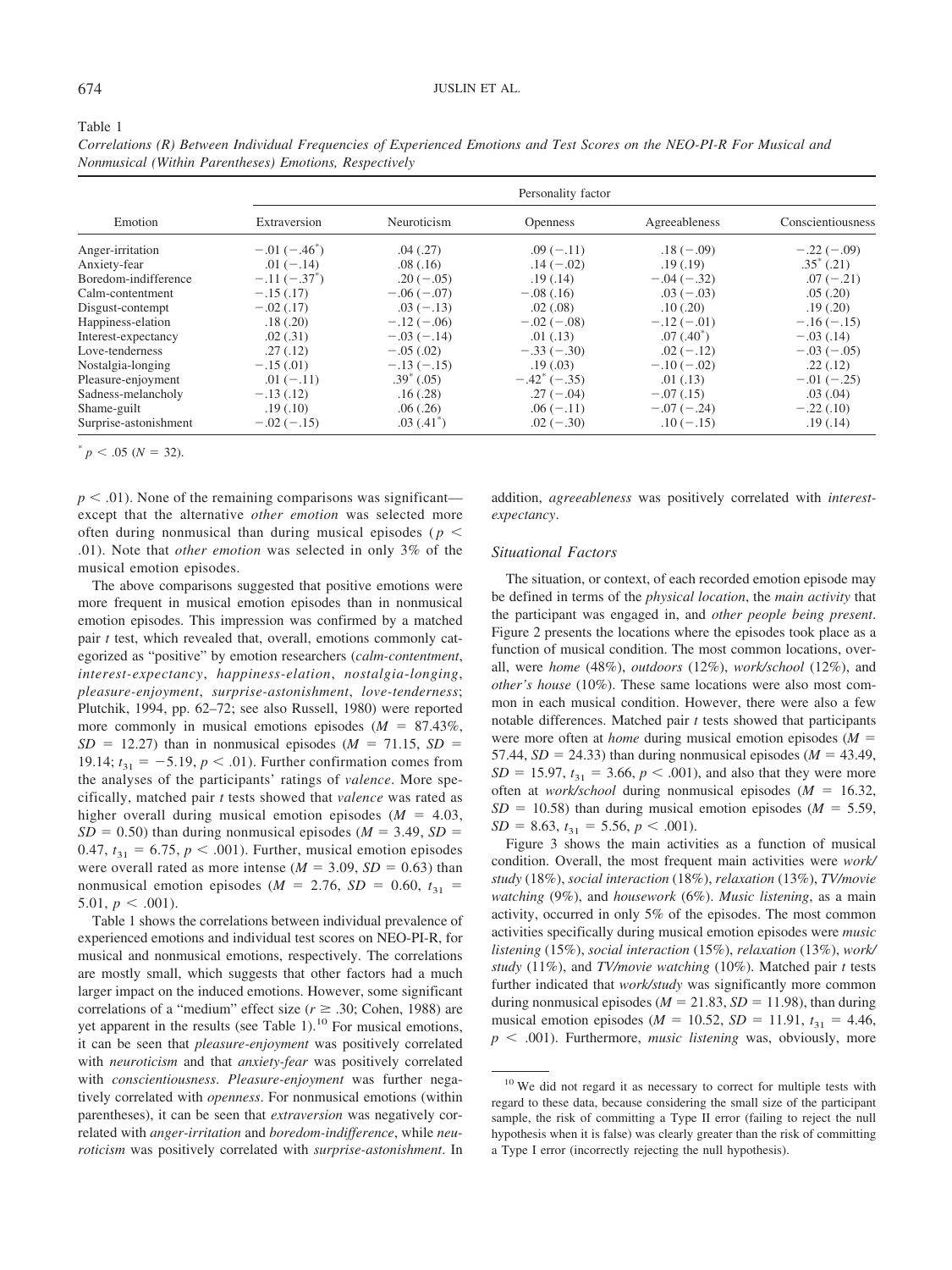

*Figure 2.* Relative frequency (in percent) of physical locations in nonmusical emotion episodes (dark bars) and musical emotion episodes (striped bars).

common during musical emotion episodes than during nonmusical episodes. More interesting, perhaps, is that *house work* and *partying* were both more common during musical emotion episodes  $(M = 8.39, SD = 8.21; M = 2.00, SD = 3.33$ , respectively) than during nonmusical episodes ( $M = 4.40$ ,  $SD = 3.60$ ,  $t_{31} = 2.50$ ,  $p < .05; M = 0.65, SD = 1.21, t_{31} = 2.37, p < .05$ , respectively). Remaining differences were not significant.

The final feature of the context concerns the other people being present in the situation. Results showed that the overall most frequent condition was *alone* (41%), followed by *with a partner or close friend* (21%), *with several friends or acquaintances* (18%), *with one or more strangers* (7%), *with my family* (5%), *with an acquaintance or colleague* (5%), and *in a large crowd* (3%). The first three conditions accounted for 75% of the episodes in both musical and nonmusical episodes—although matched pair *t* tests indicated that being *with several friends or acquaintances* was significantly more frequent during nonmusical emotion episodes (*M* 21.24,  $SD = 14.03$ ) than during musical emotion episodes ( $M =$ 15.60, *SD* = 15.37,  $t_{31}$  = 2.50,  $p < .05$ ). Remaining differences were not significant.

#### *Musical Emotion Episodes*

The most frequent source of music in episodes where music influenced emotions was *stereo equipment* (32%), followed by *personal computer* (31%), *TV* (10%), *Walkman/MP3 player* (9%), *radio* (8%), *live music* (7%), and *public loudspeakers* (2%). The musical style heard was predominantly *pop/rock* (53%), followed



*Figure 3.* Relative frequency (in percent) of different activities in nonmusical emotion episodes (dark bars) and musical emotion episodes (striped bars).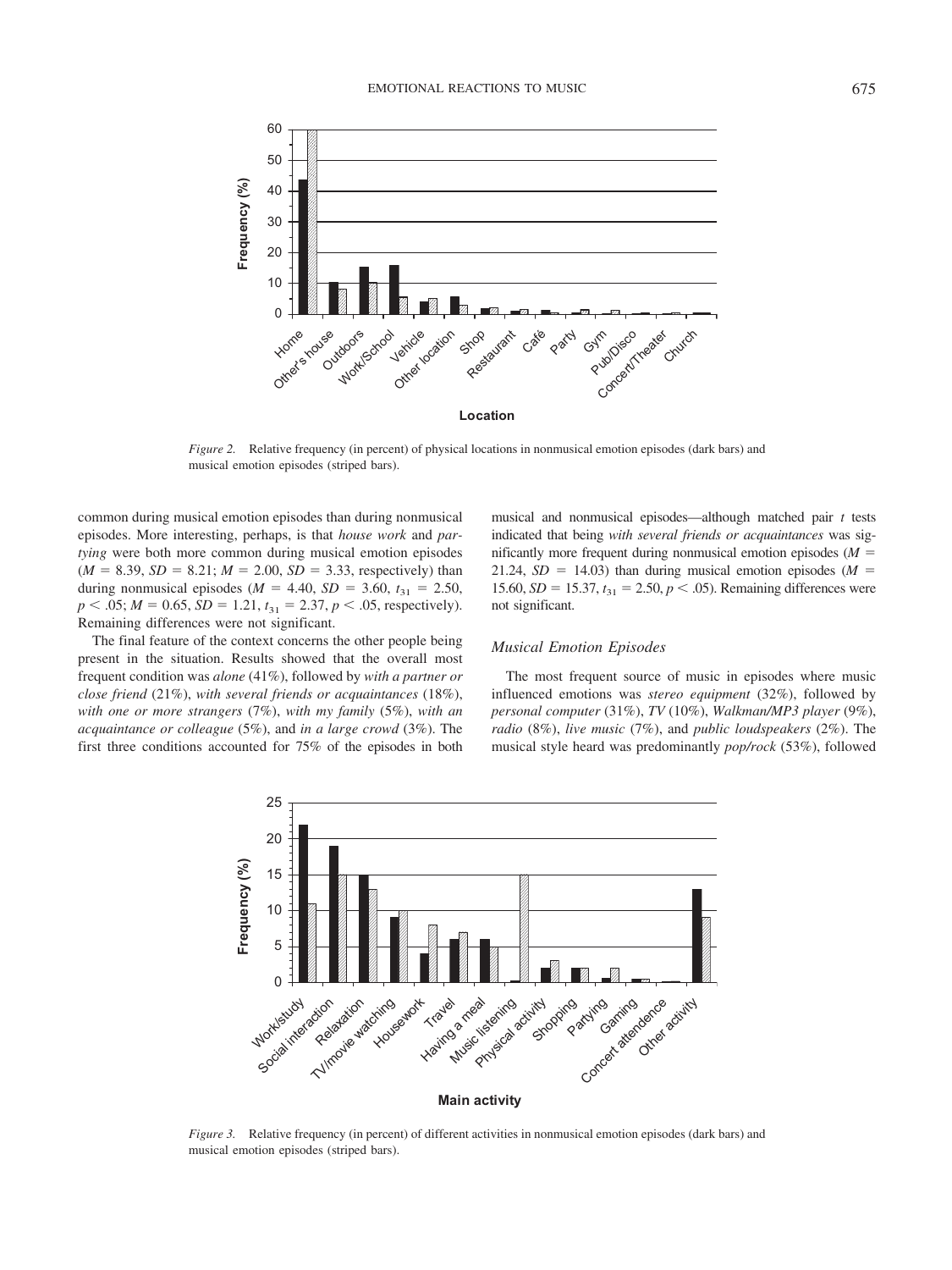by *hard rock* (5%), *world music* (5%), *classical music* (4%), *hip-hop* (3%), *reggae* (3%), *soul* (3%), *electronica* (3%), *jazz* (3%), *dance music* (2%), *country* (1%), *religious music* (0,7%), *blues* (0,3%), and *other* (14%). It was not feasible to conduct any systematic comparison of the emotions evoked by different musical styles, given the scarcity of episodes with specific styles other than pop/rock.

#### *Choice, Familiarity, Liking, and Importance of Music*

In 62% of the episodes, the participant had chosen the music him- or herself, and in 76% of the episodes, the music heard was familiar to the participant. In addition, when *choice* and *familiarity* were collapsed across specific emotions, it was found that all emotions showed the same tendency— except for *surpriseastonishment* and *disgust-contempt*, where 100% of the episodes involved music that was unfamiliar and not selected by the participant. *Liking of the music* varied considerably across musical emotion episodes (*Min* = 1, *Max* = 5, *M* = 3.90, *SD* = 1.10), but did not correlate strongly with specific emotions. The only tendencies were three negative and quite small correlations  $(r_{\text{pb}})$ between *liking* and *anger-irritation* (-.15), *surprise-astonishment*  $(-.11)$ , and *disgust-contempt*  $(-.11)$ . The importance of the music for the current activity varied ( $Min = 1$ ,  $Max = 5$ ,  $M = 3.20$ ,  $SD =$ 1.44). The lowest scores were observed for *shopping*  $(M = 2.00)$ and *work/study* ( $M = 2.30$ ) and the highest for *concert attendance* (5.00), *physical activity* (4.21), and *music listening* (4.06).

## *Motives for Listening*

What were the reasons for listening to music in the musical emotion episodes? Results indicated the following rank order of frequency among the reasons: (1) *to get some company* (16%), (2) *others chose to play music* (14%), (3) *to relax* (14%), (4) *to get energized* (14%), (5) *to pass the time* (12%), (6) *the music could not be avoided* (11%), (7) *to influence feelings* (10%), (8) *other*

*reason* (4%), (9) *I was curious* (about the music) (2%), (10) *to evoke personal memories* (1%), (11) *to create a certain image* (1%), (12) *I wanted to listen to the lyrics* (0.5%), and (13) *it's good for my health* (0.5%). Moreover, as shown by matched pair *t* tests, the four most common listening motives were not significantly different from each other, but were all different from the six *least* frequent motives (all  $p$ 's  $\leq$  .01, Bonferroni corrected). Remaining differences were not significant.

#### *Causes of Emotions*

Self-reported causes of emotions were, in order of frequency of occurrence: *Emotional contagion* (32%), *brain stem response* (25%), *episodic memory* (14%), *visual imagery* (7%), *evaluative conditioning* (6%), *lyrics* (4%), *musical expectancy* (4%), *other* (4%), *I don't know* (3%), and *cognitive appraisal* (2%). A matched pair *t* test indicated no significant difference between *emotional contagion* ( $M = 31.79\%$ ,  $SD = 21.05$ ) and *brain stem response*  $(M = 23.94, SD = 19.04)$ , although *emotional contagion* was reported significantly more often than *episodic memory* (*M* 13.15,  $SD = 13.12$ ;  $t_{31} = -3.68$ ,  $p < .01$ ). Furthermore, *episodic memory* was reported significantly more often than *lyrics* (*M* 4.44,  $SD = 7.21$ ;  $t_{31} = 3.43$ ,  $p < .01$ ). In addition, the three most commonly reported causes were all significantly different from those causes reported more rarely than *evaluative conditioning* (all  $p_s < .01$ , Bonferroni corrected).

# *Distributions of Specific Emotions Across Situations and Listening Motives*

In a final set of data, we consider in more depth the seven emotions that occurred most commonly  $(n > 20)$  in the musical emotion episodes—*calm-contentment*, *happiness-elation*, *interestexpectancy*, *nostalgia-longing*, *pleasure-enjoyment*, *sadnessmelancholy*, and *anger-irritation*. Tables 2 and 3 show the distri-

Table 2

*Relative Distribution (in Percent, Columnwise) of the Seven Most Common Emotional Reactions to Music Across Different Main Activities*

| Activity                | Emotion              |                       |                         |                       |                        |                        |                      |  |
|-------------------------|----------------------|-----------------------|-------------------------|-----------------------|------------------------|------------------------|----------------------|--|
|                         | Calm-<br>contentment | Happiness-<br>elation | Interest-<br>expectancy | Nostalgia-<br>longing | Pleasure-<br>enjoyment | Sadness-<br>melancholy | Anger-<br>irritation |  |
| Work/study (4)          | 13                   |                       |                         |                       |                        | 23                     | 39                   |  |
| Travel (8)              |                      |                       |                         |                       |                        |                        |                      |  |
| Social interaction (1)  |                      |                       |                         |                       |                        |                        | 22                   |  |
| Housework (7)           | 10                   |                       |                         |                       |                        |                        |                      |  |
| TV/movie watching (5)   |                      |                       | 16                      | 14                    |                        | 19                     |                      |  |
| Music listening (2)     | 14                   |                       | 14                      | 14                    |                        | $\overline{4}$         |                      |  |
| Physical activity (10)  |                      |                       |                         |                       |                        |                        |                      |  |
| Shopping (12)           |                      |                       |                         |                       |                        |                        |                      |  |
| Having a meal (9)       |                      |                       |                         |                       |                        |                        |                      |  |
| Relaxation (3)          |                      |                       |                         | 16                    | 24                     |                        |                      |  |
| Partying (11)           |                      |                       |                         |                       |                        |                        |                      |  |
| Gaming (13)             |                      |                       |                         |                       |                        |                        |                      |  |
| Concert attendance (14) |                      |                       |                         |                       |                        |                        |                      |  |
| Other activity $(6)$    |                      |                       |                         | 14                    |                        | 14                     | 16                   |  |

*Note.* Values within parentheses show the rank order of frequency of occurrence of respective activity across all musical emotions ( $N = 571$ ).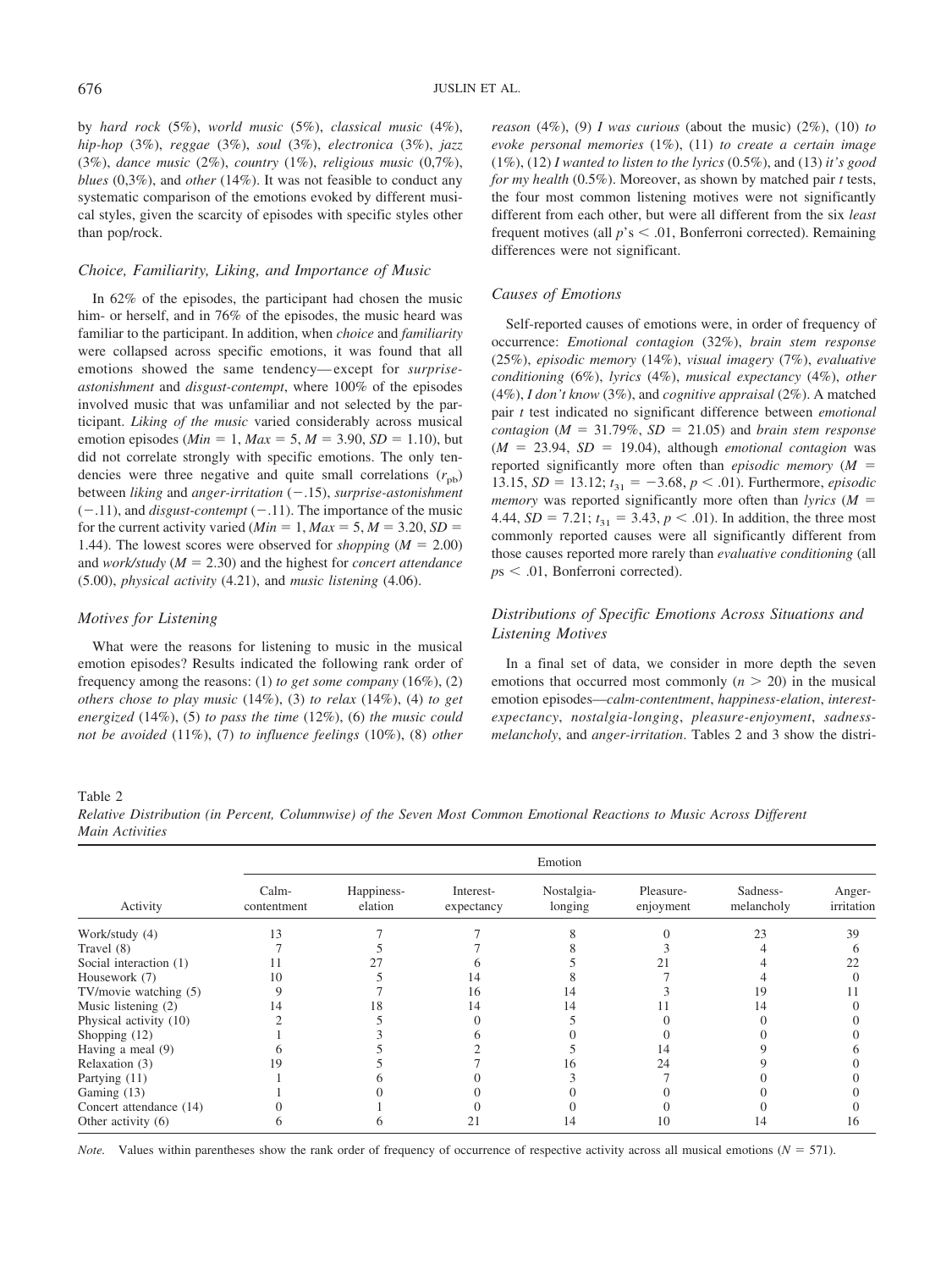|                                         | Emotion              |                       |                         |                       |                        |                        |                      |
|-----------------------------------------|----------------------|-----------------------|-------------------------|-----------------------|------------------------|------------------------|----------------------|
| Social condition                        | Calm-<br>contentment | Happiness-<br>elation | Interest-<br>expectancy | Nostalgia-<br>longing | Pleasure-<br>enjoyment | Sadness-<br>melancholy | Anger-<br>irritation |
| Alone $(1)$                             | 55                   | 37                    | 50                      | 60                    |                        | 64                     |                      |
| With my partner or a close friend (2)   |                      |                       | 27                      | 16                    | 48                     | 23                     | 22                   |
| With my family (4)                      |                      |                       |                         |                       | 10                     |                        |                      |
| With a colleague or an acquaintance (6) |                      |                       |                         |                       |                        |                        |                      |
| With several of my friends (3)          |                      |                       |                         |                       |                        |                        | 39                   |
| With strangers (5)                      |                      |                       |                         |                       |                        |                        |                      |
| In a crowd $(7)$                        |                      |                       |                         |                       |                        |                        |                      |

*Relative Distribution (in Percent, Columnwise) of the Seven Most Common Emotional Reactions to Music Across Social Conditions*

*Note.* Values within parentheses show the rank order of frequency of occurrence of respective condition across all musical emotions ( $N = 571$ ).

butions of these emotions across activities and social conditions. As can be seen, the results for individual emotions are fairly similar to the overall tendencies shown earlier. However, some interesting patterns may be observed. For example, some emotions such as *happiness-elation*, *pleasure-enjoyment*, and *anger-irritation* occurred often in "social" settings (e.g., during social interaction, among friends). Others such as *calmcontentment*, *nostalgia-longing*, and *sadness-melancholy* occurred often in "solitary" settings (e.g., alone). In addition, *anger-irritation* occurred often during 'work,' whereas *calmcontentment*, *nostalgia-longing*, and *pleasure-enjoyment* occurred often during 'relaxation.'

Table 4 presents the relative distribution of each of the seven most common emotional reactions to music across the various self-reported motives for listening to music. Inspection of the table reveals that the importance of the various listening motives varied depending on the emotion; for example, *to relax* is a common motive when *calm-contentment* was evoked, although not when *sadness-melancholy* was evoked. In contrast, *to influence my feelings* is a common motive when *sadness-melancholy* was evoked, but not when *calm-contentment* was evoked. Furthermore, *others chose to play music* accounts for many episodes when *pleasure-* *enjoyment* and *anger-irritation* were evoked, but not when *calmcontentment* was evoked.

## Discussion

## *Overall Prevalence*

The present results replicate earlier findings about the frequent occurrence of music in everyday life. Music occurred in 37% of the 2,424 randomly sampled episodes. Notably, this estimate is similar to those of previous studies by Sloboda et al. (2001, 41%) and North et al. (2004, 39%). Music did not always produce an emotion in the listener, however; only in 64% of the episodes that featured music did the listener report that the music influenced how he or she felt, which is comparable to the average of listeners' own aggregated estimates of 55% in the survey study by Juslin and Laukka (2004). This result shows that self-reports of emotions that are concurrent with occurrences of music cannot be taken as direct evidence of a musical impact on the listener: Whether it is the music that is evoking the emotion must be decided on a case-bycase basis. Why, then, does music evoke emotions only some of the time?

Table 4

Table 3

*Relative Distribution (in Percent, Columnwise) of the Seven Most Common Emotional Reactions to Music Across Listening Motives*

|                            | Emotion              |                       |                         |                       |                        |                        |                      |  |
|----------------------------|----------------------|-----------------------|-------------------------|-----------------------|------------------------|------------------------|----------------------|--|
| Listening motive           | Calm-<br>contentment | Happiness-<br>elation | Interest-<br>expectancy | Nostalgia-<br>longing | Pleasure-<br>enjoyment | Sadness-<br>melancholy | Anger-<br>irritation |  |
| To relax                   | 24                   |                       |                         |                       |                        |                        |                      |  |
| To pass the time           |                      |                       |                         |                       |                        | 10                     |                      |  |
| To get energized           | 12                   |                       | 16                      |                       |                        | 10                     |                      |  |
| To get some company        | 19                   | 10                    | 18                      | 18                    | 13                     | 15                     |                      |  |
| To influence my feelings   |                      | 14                    |                         | 13                    | 10                     | 20                     |                      |  |
| I was curious              |                      |                       |                         |                       |                        |                        |                      |  |
| To listen to the lyrics    |                      |                       |                         |                       |                        |                        |                      |  |
| To evoke memories          |                      |                       |                         |                       |                        |                        |                      |  |
| To create an image         |                      |                       |                         |                       |                        |                        |                      |  |
| It's good for health       |                      |                       |                         |                       |                        |                        |                      |  |
| Others chose to play music |                      |                       | 13                      |                       | 33                     | 20                     | 28                   |  |
| Music could not be avoided |                      | 10                    | 20                      |                       | 10                     | 25                     |                      |  |
| Other reason               |                      |                       |                         |                       | 10                     | $\Omega$               |                      |  |

*Note.* The question concerning listening motive was 'Why did you listen to music?' (see Appendix).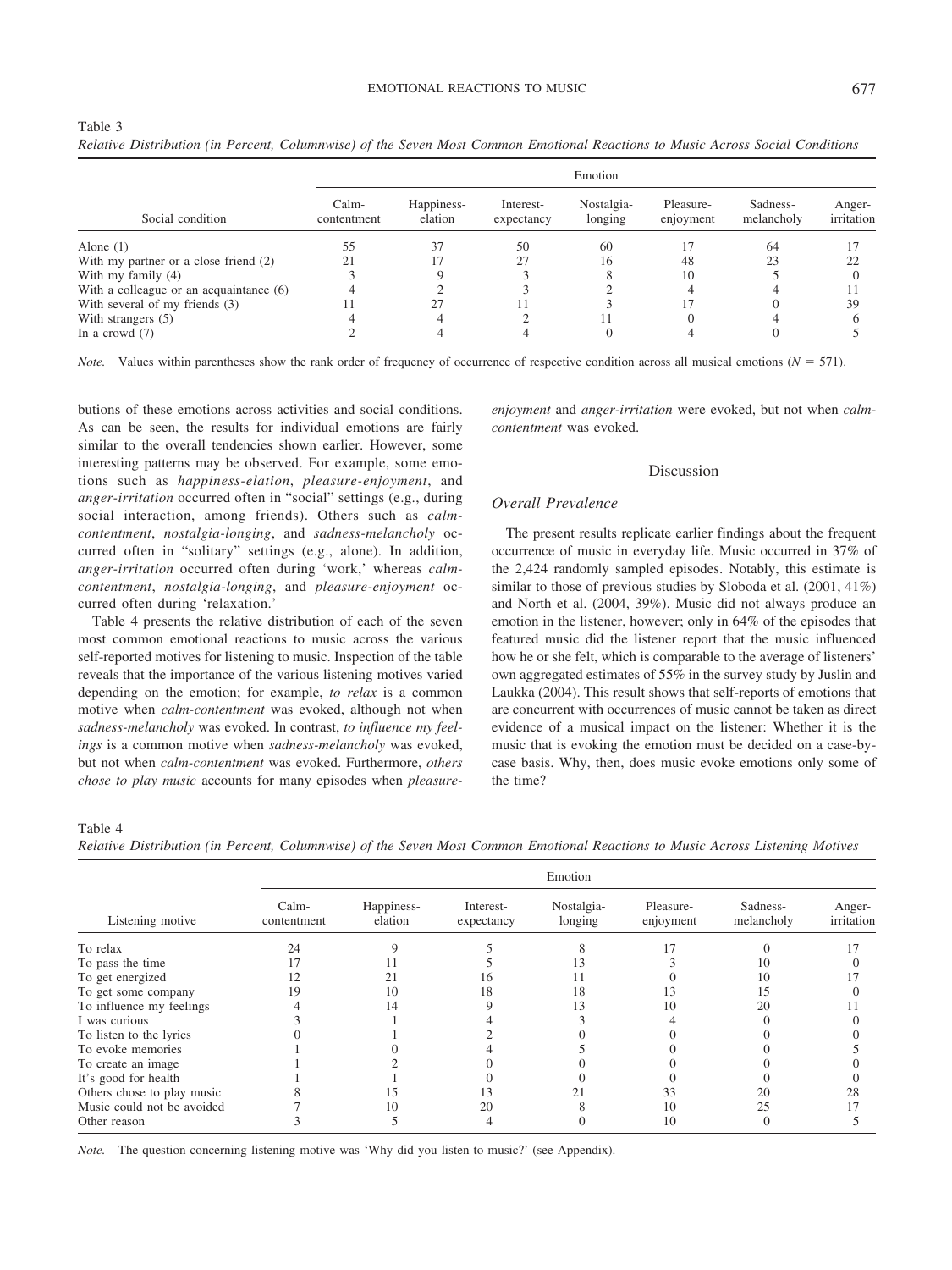As noted by Juslin and Västfjäll (in press), the different mechanisms by which music may evoke emotions have particular requirements that may not be fulfilled in each musical event; for instance, a mechanism such as episodic memory requires that the music has been encountered before, whereas a mechanism such as visual imagery may require the attention of the listener. Sometimes, emotional responses to music may be prevented simply because something else is happening in the situation that recruits the same psychological "resources" that are required for a particular emotioninduction mechanism to be activated by the music.

## *Prevalence of Specific Emotions*

This is the first study to report estimates of prevalence of specific emotions in response to both music and nonmusical events based on a representative sample of real-life situations. The results are directly relevant to the debate regarding whether music evokes a different set of emotions than other stimuli, and may perhaps be taken as support for both positions in the debate, depending on one's perspective. That is, there were both similarities and differences.

The overall trend was rather similar for musical and nonmusical emotion episodes. For instance, *calm-contentment* and *happinesselation* were the most commonly felt emotions and *shame-guilt* and *disgust-contempt* the least commonly felt emotions, regardless of the type of episode. These results are consistent with the results from Zelenski and Larsen's (2000) ESM study of emotions, in general. Furthermore, positively valenced emotions were, on the whole, more common than negatively valenced emotions in both types of episodes. This is consistent with previous findings that people in the Western world tend to experience more positive than negative emotions, overall (Diener & Diener, 1996). The similarity between musical and nonmusical emotions in the present study cannot be accounted for only in terms of an insufficient selection of emotion terms for music, because the participants rarely selected the "other emotion" alternative— especially in the musical emotion episodes. Further, the terms had been selected partly based on open-ended responses from listeners in previous studies.

The similarities notwithstanding, there were also some differences: *Happiness-elation* and *nostalgia-longing* were more common during musical emotion episodes than during nonmusical episodes. Conversely, *anger-irritation*, *boredom-indifference*, and *anxiety-fear* were more common during nonmusical episodes than during musical emotion episodes. Moreover, and as hypothesized, musical emotions involved a larger proportion of positive emotions than did nonmusical emotions. Hence, it might be the case that, although music evokes several of the same emotions as other stimuli in life, music has a characteristic frequency distribution of emotions that is skewed toward positive emotions. This could be just one example of a more general phenomenon—that there are different frequency distributions across the spectrum of emotions as a function of the context (e.g., music, sports, politics, social relationships). In any case, it should be noted that contrary to previous claims in the literature (Kivy, 1990; Scherer, 2003), music did appear to induce "basic" as well as "complex" emotions, which is reasonable, considering the range of psychological mechanisms that can evoke emotions: from mere brain stem responses to cognitive appraisals in relation to goals in life (Juslin & Västfjäll, in press).

## *Situational Factors*

The findings of the present study indicate that the participants experienced emotions to music mostly at home and outdoors. Similar results were obtained by both North et al. (2004) and Sloboda et al. (2001). However, in the present study at least, musical emotions were most frequent at home and outdoors mainly because participants spent most time there overall.<sup>11</sup> Yet, musical emotions did occur in a great variety of locations, indicating that they were not really dependent on any specific location. The increasing use of portable music players (e.g., mobile phones, mp3 players, walkmans) has probably contributed to the fact that emotional reactions to music can occur practically anywhere, not the least because these devices allow listeners to bring with them their favorite music—thereby enhancing the effects of choice, familiarity, and liking of music.

The results further indicated that the most frequent activities overall were *work/study*, *social interaction*, *relaxation*, *TV/movie watching*, and *housework*. These results seem fairly reasonable, considering that the participant sample consisted of students. More surprising is that, despite what would appear to be a lot of leisure time, music listening as a main activity accounted for less than 5% of the episodes (see Sloboda et al., 2001, for similar results). The least frequent of all activities was *concert attendance*, indicating that live music is becoming a rare form of exposure to music, even among people who are quite interested in music. The most common main activities during musical emotion episodes were: *music listening*, *social interaction*, *relaxation*, *work/study*, and *TV/movie watching*. However, even in these episodes *music listening* represented a minority (15%) of the episodes.

Perhaps the most important result of the present study is that the prevalence of specific musical emotions depended on several features of the situation and the listener. In particular, different situations tended to evoke different musical emotions. For example, some emotions such as *happiness-elation*, *pleasureenjoyment*, and *anger-irritation* occurred often in "social" settings (during social interaction, among friends), whereas others such as *calm-contentment*, *nostalgia-longing*, and *sadness-melancholy* occurred often in "solitary" settings (being alone). These findings show that prevalence estimates of emotions depend on the situations sampled. Hence, studies that do not use representative samples of situations will yield biased estimates. This is true not only of laboratory studies, but also of field studies that look at a single setting.

## *Individual Factors*

The probability that an emotion would be evoked by music also depended on various individual features. As regards listening motives, results showed that participants listened to music for a number of different reasons, many of which were directly or indirectly related to emotions (e.g., to reduce boredom, to relax, to get energized, to influence feelings). Yet, the listeners were also emotionally affected by music in cases where others chose to play music, or where the music could not be avoided. Personal choice

<sup>&</sup>lt;sup>11</sup> The frequency of episodes that occurred outdoors is partly related to the time of year (May) and the weather (mostly hot and sunny) during the study.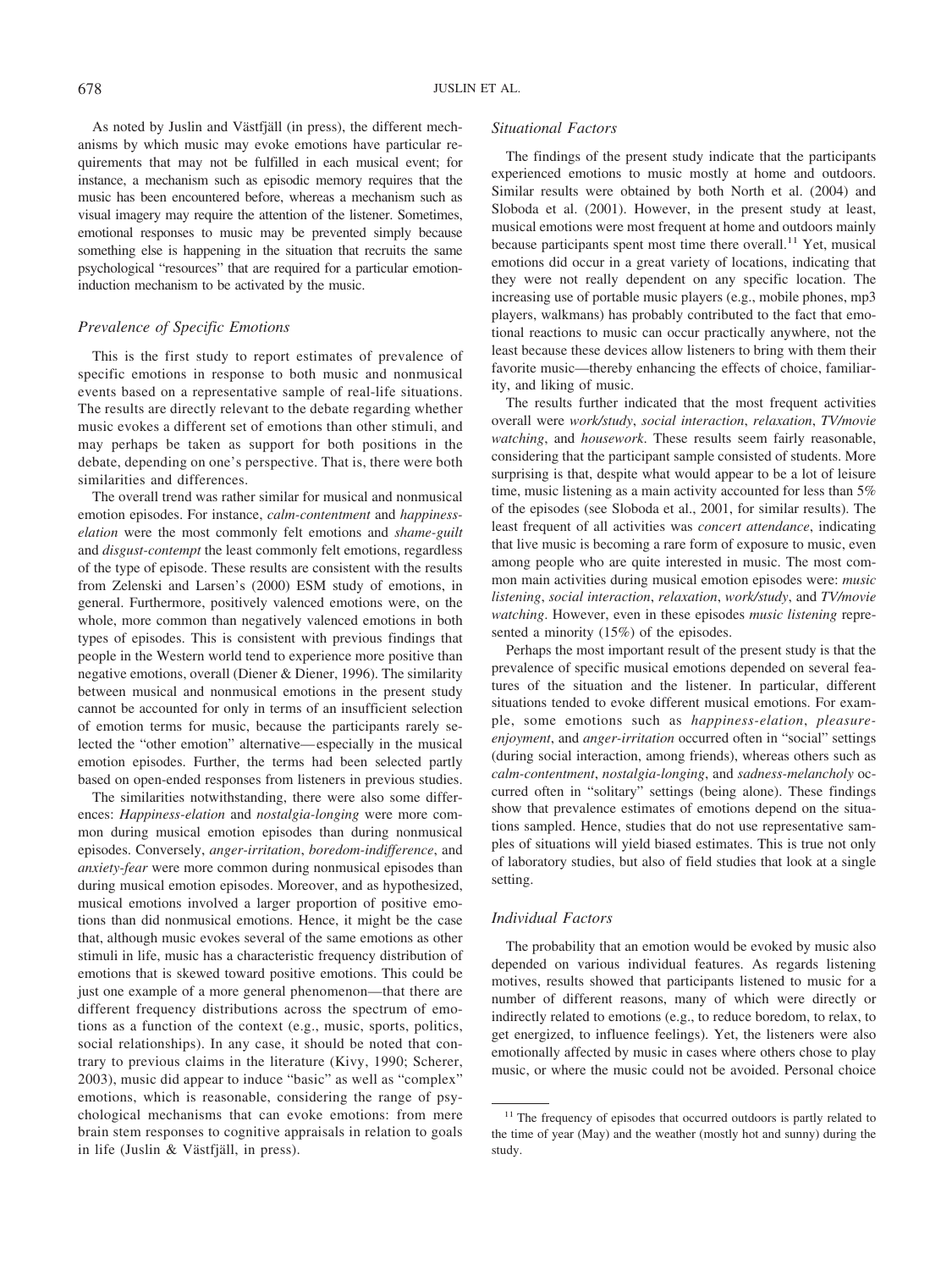and familiarity with the music did increase the probability of a musically evoked emotion, though neither factor was absolutely required. Furthermore, neither choice, nor familiarity or liking of music, was associated with particular emotions. In contrast, the listener's motive did appear to influence which emotions were evoked. Thus, for instance, *calm-contentment* was associated with an intention to relax, and *sadness-melancholy* was associated with an intention to influence one's feelings. Hence, to understand why a certain emotion is evoked by music, one needs to know *why* the listener chose to listen to music.

Several individual factors failed to show any relationships to the prevalence of musical emotions. For example, whatever effects of age, gender, or music education that might exist were not large enough to yield significant effects in this relatively small listener sample (because of practical limitations). However, a few correlations between prevalence of specific musical emotions and the Big Five personality factors were found. For example, *pleasureenjoyment* was positively correlated with *neuroticism*—which is interesting in the light of earlier results indicating that musicians tend to be more neurotic than the general population (Kemp, 1996). Consistent with an earlier survey study (Juslin et al., 2008), we found that overall prevalence of musical emotions was positively correlated with extraversion, which may partly reflect the different uses of music by extraverts and introverts (e.g., Furnham & Bradley, 1997). Though the small listener sample of this study was not optimal to detect personality effects, the results clearly suggest that personality correlates of musical emotions are worth investigating further.

## Limitations and Directions for Future Research

There are several limitations of this study that should be acknowledged. First, the study was based only on self-report. As such, it suffers from the common problems of this measure (Barrett & Barrett, 2001). Particularly, participants only report what they can or are willing to report and their responses might be affected by factors such as social desirability and demand characteristics. However, the reliability of self-reports will presumably depend on the type of questions asked. As noted by Griffiths (1997), people are not likely to be mistaken about their own emotions particularly if these occur in ecologically valid settings over a prolonged time period. Hence, the prevalence estimates may be quite reliable, though they could be enhanced by the addition of ambulatory (but unfortunately very expensive) equipment for measurement of physiological responses (for a review, see Fahrenberg & Myrtek, 1996). More problematic are the self-reports of the causes of the musical emotions. Participants may be unaware of the true causes of their emotions. Moreover, mechanisms that are "implicit" in nature (evaluative conditioning) are likely to be underreported, relative to mechanisms that are more "salient" in conscious experience (episodic memory; e.g., Janata, Tomic, & Rakowski, 2007). Hence, the results concerning causes should be interpreted with caution.

A crucial goal for future research could be to develop a set of diagnostic questions that can help researchers to indirectly determine which mechanism caused a particular emotion in a self-report context (see Juslin & Liljeström, in press). This might also encompass questions about the specific, acoustic characteristics of the stimulus in each episode (although we stress that it will be hard

to find direct links between acoustic parameters and emotions). The results did not reveal much about the artists or pieces that the participants listened to, and there were problems with the categorization of musical style (participants chose "other music" in 14% of the cases). This shows that we need improved procedures for the reporting of musical stimuli, such as, for instance, open-ended response formats that can be coded 'post hoc.' One hitherto unexplored method that we suggest here is to sample the actual music, using a portable sound recorder (see Mehl, Pennebaker, Crow, Dabbs, & Price, 2001), though a problem may be that one also records private conversations that participants do not want to share with strangers.

Another limitation of the present study concerns the participant sample, which included only students. Their daily habits (e.g., music listening) are likely to differ from those of other subgroups. It is further possible that these participants have a higher than average interest in music. Therefore, the study needs to be replicated with more heterogeneous samples in terms of age and occupation. The ideal scenario would be to sample both participants and situations representatively, although for practical reasons, this could be almost impossible to achieve. A compromise may be to alternate between representative sampling of participants (Juslin et al., 2008) and representative sampling of situations (the present study).

One final albeit important limitation is that field studies like this one do not permit the researcher to draw definitive conclusions about causal relationships— because of insufficient experimental control. Hence, it is necessary to conduct experiments in the laboratory, where factors that seem important on the basis of field studies (e.g., listening motives, the presence of other persons, activities, underlying mechanisms) are manipulated in a systematic, though simplified way. The ESM is expensive, timeconsuming and demanding for both researchers and participants. On the other hand, the method offers unique opportunities to study musical emotions in ecologically valid settings. Studies of music and emotion that use the ESM have only begun. Already, however, the results illustrate the crucial role of situational sampling in trying to understand musical emotions. A strictly laboratory-based approach will not capture emotions to music in all their variety and complexity. Experiments are indispensable tools in drawing conclusions about causal relationships, but we first need to understand exactly what phenomena we are supposed to explain. The present study shows that emotional responses to music depend on complex interactions between the listener, the music, and the situation. Any serious attempt to estimate the prevalence of musical emotions in everyday life must thus use representative samples of musical events.

#### References

- Barrett, L. F., & Barrett, D. J. (2001). An introduction to computerized experience sampling in psychology. *Social Science Computer Review, 19,* 175–185.
- Becker, J. (2004). *Deep listeners: Music, emotion, and trancing.* Bloomington, IN: Indiana University Press.
- Beedie, C. J., Terry, P. C., & Lane, A. M. (2005). Distinctions between emotion and mood. *Cognition & Emotion, 19, 847-878*.
- Behne, K. E. (1997). The development of "musikerleben" in adolescence: How and why young people listen to music. In I. Deliége & J. A.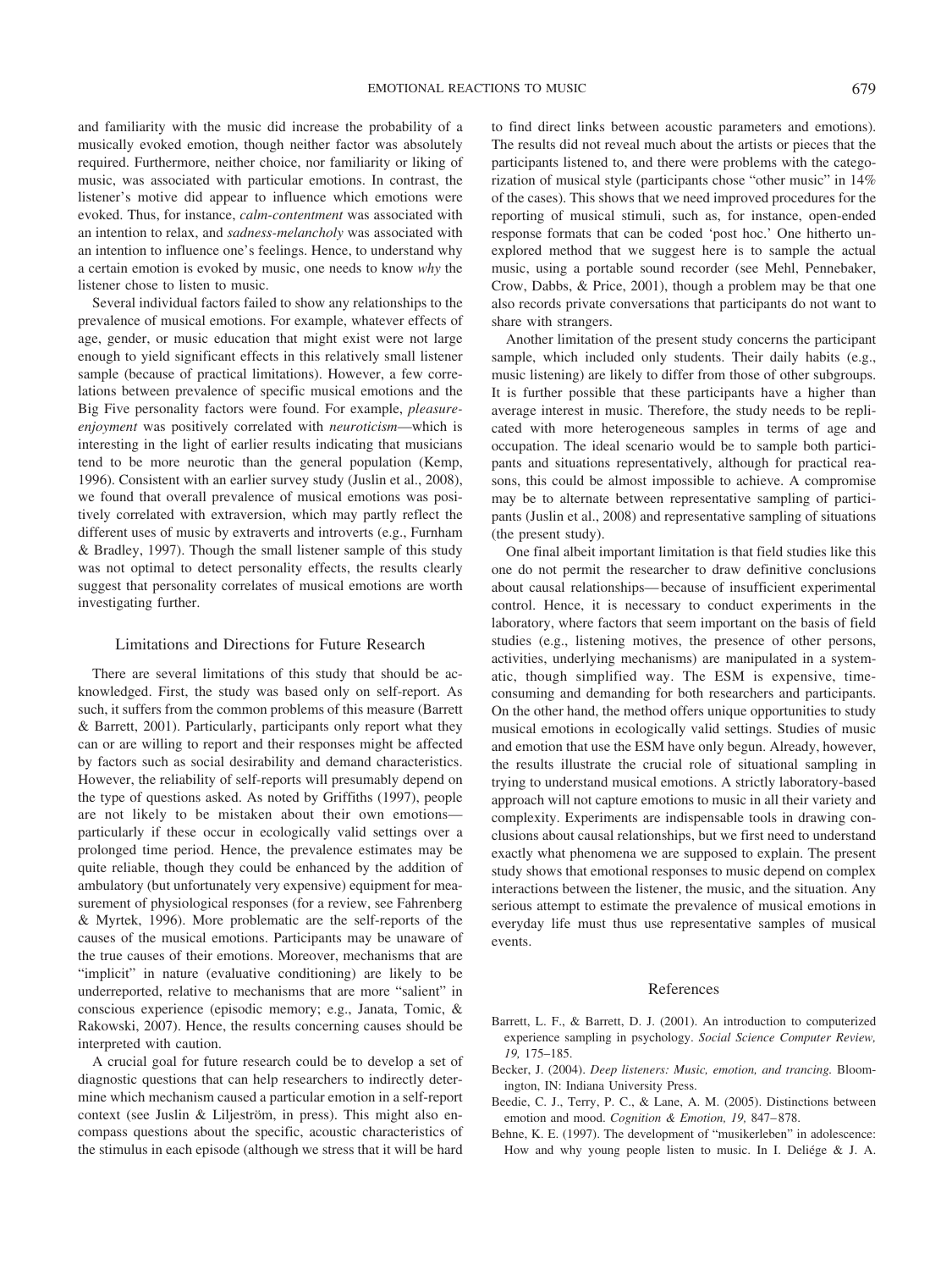Sloboda (Eds.), *Perception and cognition of music* (pp. 143–159). Hove, UK: Psychology Press.

- Bergman, H. (2003). *NEO-PI-R: Manual Svensk version* [NEO-PI-R: Manual - Swedish version]. Stockholm: Psykologiförlaget.
- Bickel, R. (2007). *Multilevel analysis for applied research. It's just regression!* New York: Guilford Press.
- Blood, A. J., & Zatorre, R. J. (2001). Intensely pleasurable responses to music correlate with activity in brain regions implicated in reward and emotion. *Proceedings of the National Academy of Sciences, USA, 98,* 11818 –11823.
- Bolger, N., Davis, A., & Rafaeli, E. (2003). Diary methods: Capturing life as it is lived. *Annual Review of Psychology, 54,* 579 – 616.
- Brandstätter, H., & Eliasz, A. (Eds.). (2001). *Persons, situations, and emotions: An ecological approach.* New York: Oxford University Press.
- Brunswik, E. (1956). *Perception and the representative design of experiments.* Berkeley, CA: University of California Press.
- Clark, D. M. (1983). On the induction of depressed mood in the laboratory: Evaluation and comparison of the Velten and musical procedures. *Advances in Behavior Research and Therapy, 5, 27–49.*
- Cohen, J. (1988). *Statistical power analysis for the behavioral sciences* (2nd ed.). New York: Academic Press.
- Conner Christensen, T., Barrett, L. F., Bliss-Moreau, E., Lebo, K., & Kaschub, C. (2003). A practical guide to experience-sampling procedures. *Journal of Happiness Studies, 4,* 53–78.
- Costa, P. T., Jr., & McCrae, R. R. (1992). *Revised NEO Personality Inventory (NEO PI-R) and NEO Five-factor Inventory (NEO-FFI): Professional manual.* Odessa, FL: Psychological Assessment Resources.
- Davidson, R. J., Scherer, K. R., & Goldsmith, H. H. (Eds.). (2003). *Handbook of affective sciences.* New York: Oxford University Press.
- DeNora, T. (2000). *Music in everyday life.* New York: Cambridge University Press.
- Diener, E., & Diener, C. (1996). Most people are happy. *Psychological Science, 7,* 181–185.
- Fahrenberg, J., & Myrtek, M. (Eds.). (1996). *Ambulatory assessment: Computer-assisted psychological and psychophysiological methods in monitoring and field studies.* Seattle: Hogrefe.
- Fried, R., & Berkowitz, L. (1979). Music that charms. . .and can influence helpfulness. *Journal of Applied Social Psychology, 9,* 199 –208.
- Furnham, A., & Bradley, A. (1997). Music while you work: The differential distraction of background music on the cognitive test performance of introverts and extraverts. *Applied Cognitive Psychology, 11, 445-455*.
- Gabrielsson, A. (2001). Emotions in strong experiences with music. In P. N. Juslin & J. A. Sloboda (Eds.), *Music and emotion: Theory and* research (pp. 431-449). New York: Oxford University Press.
- Gomez, P., & Danuser, B. (2007). Relationships between musical structure and psychophysiological measures of emotion. *Emotion, 7,* 377–387.
- Griffiths, P. E. (1997). *What emotions really are: The problem of psychological categories.* Chicago: University of Chicago Press.
- Iwanaga, M., & Moroki, Y. (1999). Subjective and physiological responses to music stimuli controlled over activity and preference. *Journal of Music Therapy, 36,* 26 –38.
- Izard, C. E. (1977). *Human emotions.* New York: Plenum Press.
- Izard, C. E. (2007). Basic emotions, natural kinds, emotion schemas, and a new paradigm. *Perspectives on Psychological Science, 2,* 260 –280.
- Janata, P., Tomic, S. T., & Rakowski, S. K. (2007). Characterization of music-evoked autobiographical memories. *Memory, 15,* 845– 860.
- Juslin, P. N. (in press). Emotional responses to music. In S. Hallam, I. Cross, & M. Thaut (Eds.), *The Oxford handbook of music psychology.* New York: Oxford University Press.
- Juslin, P. N., & Laukka, P. (2004). Expression, perception, and induction of musical emotions: A review and a questionnaire study of everyday listening. *Journal of New Music Research, 33,* 217–238.
- Juslin, P. N., Laukka, P., Liljeström, S., Västfjäll, D., & Lundqvist, L-O.

(2008). *A representative survey study of emotional reactions to music.* Manuscript submitted for publication.

- Juslin, P. N., & Liljeström, S. (in press). How does music evoke emotions? Exploring the underlying mechanisms. In P. N. Juslin & J. A. Sloboda (Eds.), *Handbook of music and emotion: Theory, research, applications.* New York: Oxford University Press.
- Juslin, P. N., & Scherer, K. R. (2005). Vocal expression of affect. In J. A. Harrigan, R. Rosenthal, & K. R. Scherer (Eds.), *The new handbook of methods in nonverbal behavior research* (pp. 65–135). New York: Oxford University Press.
- Juslin, P. N., & Sloboda, J. A. (Eds.). (2001). *Music and emotion: Theory and research.* New York: Oxford University Press.
- Juslin, P. N., & Västfjäll, D. (in press). Emotional responses to music: The need to consider underlying mechanisms. *Behavioral and Brain Sciences.*
- Kemp, A. E. (1996). *The musical temperament. Psychology and personality of musicians.* Oxford: Oxford University Press.
- Kivy, P. (1990). *Music alone: Philosophical reflections on the purely musical experience.* Ithaca, NY: Cornell University Press.
- Knobloch, S., & Zillmann, D. (2002). Mood management via the digital jukebox. *Journal of Communication, 52,* 351–366.
- Krumhansl, C. L. (1997). An exploratory study of musical emotions and psychophysiology. *Canadian Journal of Experimental Psychology, 51,* 336 –352.
- Larson, R., & Delespaul, P. (1992). Analyzing experience sampling data: A guidebook for the perplexed. In M. W. de Vries (Ed.), *The experience of psychopathology: Investigating mental disorders in their natural settings* (pp. 58 –78). Cambridge, UK: Cambridge University Press.
- Lehmann, A. C. (1997). Affective responses to everyday life and music listening. *Psychology of Music, 25,* 84 –90.
- Levenson, R. W. (2003). Autonomic specificity and emotion. In R. J. Davidson, K. R. Scherer, & H. H. Goldsmith (Eds.), *Handbook of affective sciences* (pp. 212–224). New York: Oxford University Press.
- Lundqvist, L.-O., Carlsson, F., Hilmersson, P., & Juslin, P. N. (in press). Emotional responses to music: Experience, expression, and physiology. *Psychology of Music.*
- Mehl, M. R., Pennebaker, J. W., Crow, D. M., Dabbs, J., & Price, J. H. (2001). The electronically activated recorder (EAR): A device for sampling naturalistic daily activities and conversations. *Behavior Research Methods, Instruments, and Computers, 33,* 517–523.
- Myrtek, M., & Brügner, G. (1996). Perception of emotions in everyday life: Studies with patients and normals. *Biological Psychology, 42,* 147–164.
- North, A. C., & Hargreaves, D. J. (1997). Experimental aesthetics and everyday music listening. In D. J. Hargreaves & A. C. North (Eds.), *The social psychology of music* (pp. 84 –103). Oxford: Oxford University Press.
- North, A. C., Hargreaves, D. J., & Hargreaves, J. J. (2004). Uses of music in everyday life. *Music Perception*, 22, 41-47.
- Oatley, K., Keltner, D., & Jenkins, J. M. (2006). *Understanding emotions* (2nd ed.). Oxford: Blackwell Publishing.
- Orne, M. T. (1962). On the social psychology of the psychological experiment with particular reference to demand characteristics and their implications. *American Psychologist, 17,* 776 –783.
- Plutchik, R. (1994). *The psychology and biology of emotion.* New York: Harper-Collins College Publishers.
- Ready, R. E., Weinberger, M. I., & Jones, K. M. (2007). How happy have you felt lately? Two diary studies of emotion recall in older and younger adults. *Cognition & Emotion, 21,* 728 –757.
- Reis, H. T., & Gable, S. L. (2000). Event-sampling and other methods for studying everyday experience. In H. T. Reis & C. M. Judd (Eds.), *Handbook of research methods in social and personality psychology* (pp. 190 –222). New York: Cambridge University Press.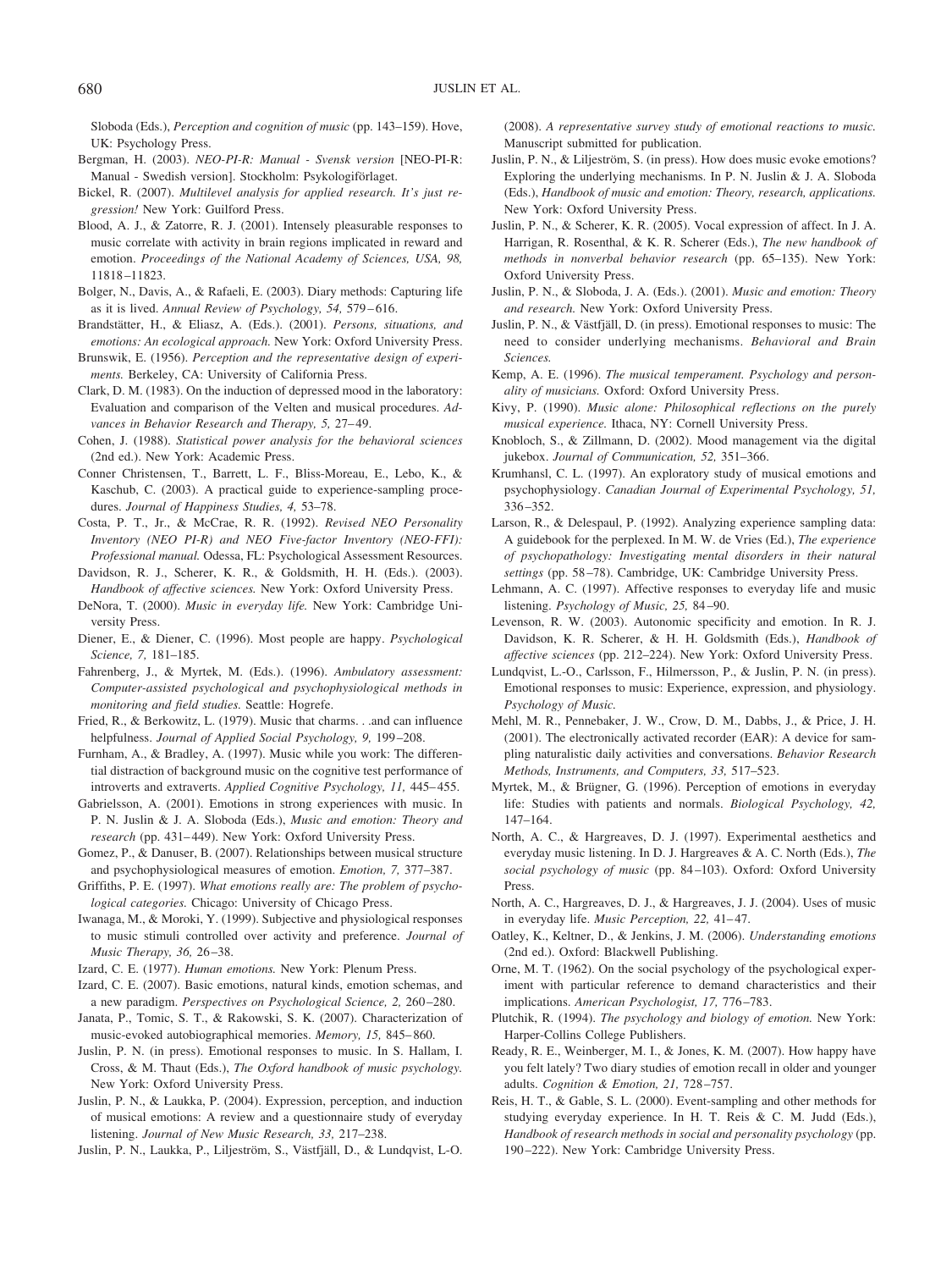- Russell, J. A. (1980). A circumplex model of affect. *Journal of Personality and Social Psychology, 39,* 1161–1178.
- Russell, J. A., & Barrett, L. F. (1999). Core affect, prototypical emotional episodes, and other things called emotion: Dissecting the elephant. *Journal of Personality and Social Psychology, 76,* 805– 819.
- Rusting, C. L., & Larsen, R. J. (1997). Extraversion, neuroticism, and susceptibility to positive and negative affect. *Personality and Individual Differences, 22,* 607– 612.
- Saarikallio, S. (2007). *Music as mood regulation in adolescence.* Doctoral dissertation, University of Jyväskylä, Finland.
- Scherer, K. R. (1999). Appraisal theories. In T. Dalgleish & M. Power (Eds.), *Handbook of cognition and emotion* (pp. 637– 663). Chichester, UK: Wiley.
- Scherer, K. R. (2003). Why music does not produce basic emotions: A plea for a new approach to measuring emotional effects of music. In R. Bresin (Ed.), *Proceedings of the Stockholm Music Acoustics Conference* 2003 (pp. 25–28). Stockholm: Royal Institute of Technology.
- Sloboda, J. A. (1992). Empirical studies of emotional response to music. In M. Riess-Jones & S. Holleran (Eds.), *Cognitive bases of musical com*munication (pp. 33-46). Washington, DC: American Psychological Association.
- Sloboda, J. A., & O'Neill, S. A. (2001). Emotions in everyday listening to music. In P. N. Juslin & J. A. Sloboda (Eds.), *Music and emotion: Theory* and research (pp. 415–430). New York: Oxford University Press.
- Sloboda, J. A., O'Neill, S. A., & Ivaldi, A. (2001). Functions of music in everyday life: An exploratory study using the Experience Sampling Method. *Musicae Scientiae, 5,* 9 –32.
- Thompson, R. L., & Larson, R. (1995). Social context and the subjective experience of different types of rock music. *Journal of Youth and Adolescence, 24,* 731–744.
- Watson, D., & Clark, L. A. (1992). On traits and temperament: General and specific factors of emotional experience and their relation to the fivefactor model. *Journal of Personality*, 60, 441-476.
- Wells, A., & Hakanen, E. A. (1991). The emotional uses of popular music by adolescents. *Journalism Quarterly, 68,* 445– 454.
- Wheeler, B. (1985). Relationship of personal characteristics to mood and enjoyment after hearing live and recorded music and to musical taste. *Psychology of Music, 13,* 81–92.
- Witvliet, C. V. O., & Vrana, S. R. (2007). Play it again Sam: Repeated exposure to emotionally evocative music polarises liking and smiling responses, and influences other affective reports, facial EMG, and heart rate. *Cognition & Emotion, 21,* 3–25.
- Zelenski, J. M., & Larsen, R. J. (2000). The distribution of basic emotions in everyday life: A state and trait perspective from experience sampling data. *Journal of Research in Personality, 34, 178-197.*
- Zhang, L.-F. (2006). Thinking styles and the big five personality traits revisited. *Personality and Individual Differences, 40,* 1177–1187.

| Appendix |                                             |
|----------|---------------------------------------------|
|          | The 16-Item Questionnaire (Swedish/English) |

| 1. Vilket alternativ motsvarar bäst hur                                          | What alternative corresponds best to                                                 |
|----------------------------------------------------------------------------------|--------------------------------------------------------------------------------------|
| du kände dig de senaste 10 minuterna?                                            | how you felt over the last 10 minutes?                                               |
| glädje-upprymhet                                                                 | happiness-elation                                                                    |
| sorg-vemod                                                                       | sadness-melancholy                                                                   |
| lugn-belåtenhet                                                                  | calm-contentment                                                                     |
| ilska-irritation                                                                 | anger-irritation                                                                     |
| nostalgi-längtan                                                                 | nostalgia-longing                                                                    |
| oro-rädsla                                                                       | anxiety-fear                                                                         |
| kärlek-ömhet                                                                     | love-tenderness                                                                      |
| förvåning-häpnad                                                                 | surprise-astonishment                                                                |
| skam-skuld                                                                       | shame-guilt                                                                          |
| avsky-förakt                                                                     | disgust-contempt                                                                     |
| välbehag-njutning                                                                | pleasure-enjoyment                                                                   |
| $\Box$ uttråkan-likgiltighet                                                     | boredom-indifference                                                                 |
| intresse-förväntan                                                               | interest-expectancy                                                                  |
| annan känsla                                                                     | other emotion                                                                        |
| 2. Hur intensiv var känslan?<br>mycket<br>litet<br>חחחח<br>2 3 4 5               | How intense was the feeling?<br>(rating on scale from 1 to 5)                        |
| 3. Hur negativ vs. positiv var känslan?<br>negativ<br>positiv<br>$-2$ $-1$ 0 1 2 | How negative vs. positive was the feeling?<br>(rating on bipolar scale from -2 to 2) |
| 4. Var befann du dig när du upplevde känslan?                                    | Where were you when you experienced the feeling?                                     |
| $\Box$ hemma                                                                     | home                                                                                 |
| $\Box$ fordon                                                                    | vehicle                                                                              |
| $\Box$ arbete/skola                                                              | work/school                                                                          |
| utomhus                                                                          | outdoors                                                                             |

(*Appendix continues*)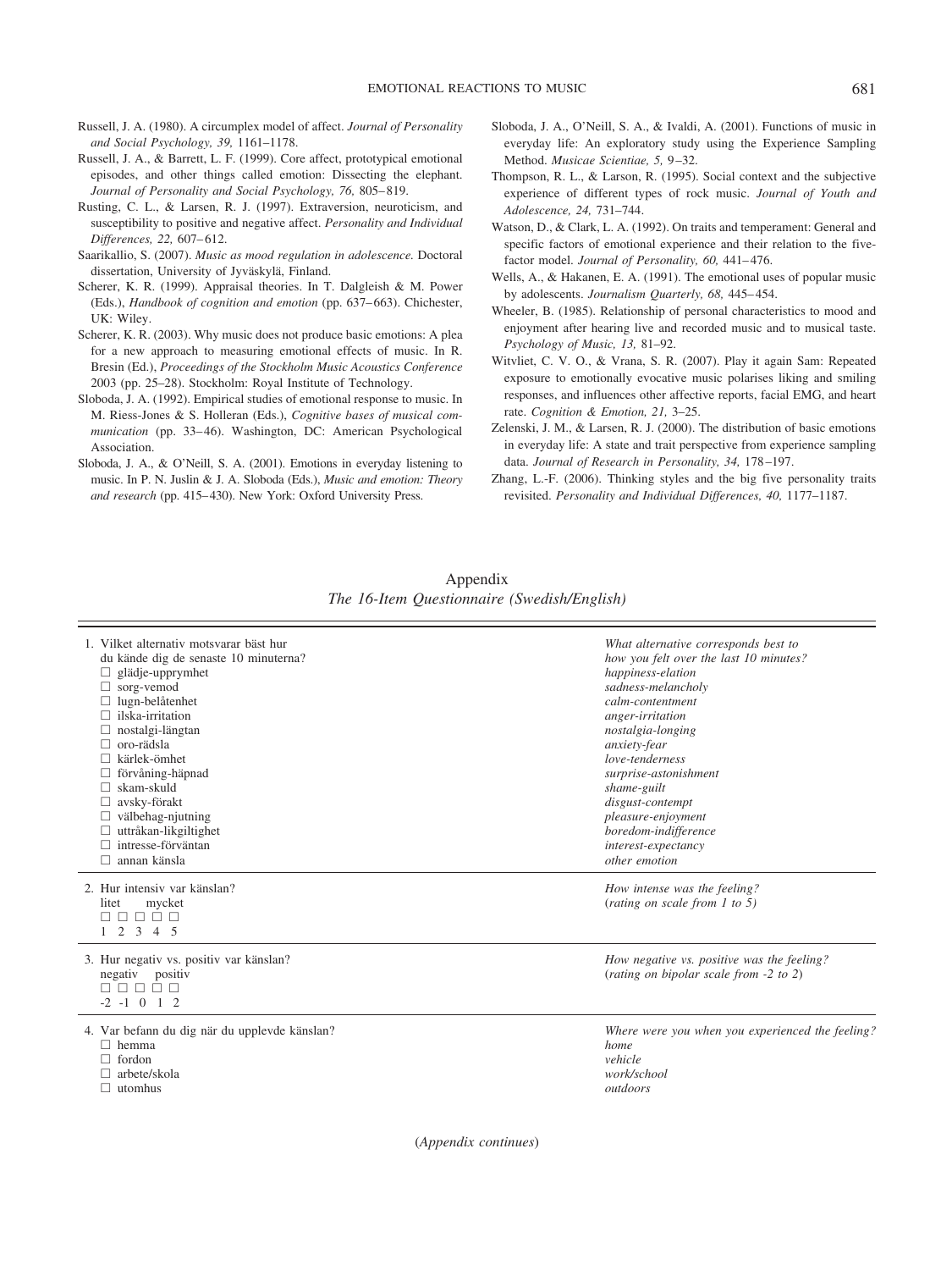| $\Box$ affär                                | shop                                         |
|---------------------------------------------|----------------------------------------------|
| $\Box$ kafé                                 | cafe                                         |
| $\Box$ annan persons hem                    | another person's house                       |
| $\Box$ konsert eller teater                 | concert or theatre                           |
| $\Box$ kyrka                                | church                                       |
| $\Box$ fest                                 | party                                        |
| $\Box$ gym                                  | gym                                          |
| $\Box$ pub/diskotek                         | <i>pub/disco</i>                             |
| $\Box$ restaurang                           | restaurant                                   |
| $\Box$ annat                                | other                                        |
| 5. Vilken var din huvudsakliga aktivitet?   | What was your main activity?                 |
| $\Box$ arbete/studier                       | work/study                                   |
| $\Box$ resa                                 | travel                                       |
| socialt umgänge                             | social interaction                           |
| $\Box$ hushållsarbete                       | house work                                   |
| $\Box$ TV/film tittande                     | watching TV/movie                            |
| $\Box$ musiklyssning                        | listening to music                           |
| $\Box$ fysisk aktivitet                     | physical activity                            |
| $\Box$ shopping                             | shopping                                     |
| $\Box$ måltid                               | having a meal                                |
| $\Box$ avkoppling                           | relaxation                                   |
| $\Box$ festande                             | partying                                     |
| $\Box$ datorspel                            | computer games                               |
| $\Box$ konsert/teater besök                 | concert/theatre attendance                   |
| $\Box$ annat                                | other                                        |
| 6. Vilka närvarade när du upplevde känslan? | Who was present when you experienced the     |
| ingen, jag var ensam                        | feeling?                                     |
| $\Box$                                      | nobody, I was alone                          |
| en partner eller nära vän                   | a partner or friend                          |
| $\Box$ min familj                           | my family                                    |
| en bekant eller kollega                     | an acquaintance or colleague                 |
| $\Box$ flera vänner eller bekanta           | several friends or acquaintances             |
| en eller flera okända personer              | one or more strangers                        |
| $\Box$ en stor folksamling                  | a large crowd                                |
| 7. Förekom det musik i situationen?         | Did music occur in the situation?            |
| $\Box$ ja, och musiken påverkade känslan    | yes, and the music affected the feeling      |
| $\Box$ ja, men musiken påverkade ej känslan | yes, but the music didn't affect the feeling |
| $\Box$ nej, det förekom ingen musik         | no, there was no music                       |

(Branching to either *music items* or *non-music items:* choosing the first response alternative in question 7 meant that the questionnaire continued with music items; choosing any of the other two alternatives meant that the questionnaire continued with non-music items.)

| Music items                               |                                         |
|-------------------------------------------|-----------------------------------------|
| 8. Vilken musikstil var det?<br>klassiskt | What musical style was it?<br>classical |
| hårdrock                                  | hard rock                               |
| $\Box$ jazz                               | jazz                                    |
| $\Box$ pop/rock                           | pop/rock                                |
| religiös musik                            | religious music                         |
| world music                               | world music                             |
| country                                   | country                                 |
| soul<br>П                                 | soul                                    |
| $\Box$ hip hop                            | hip hop                                 |
| electronica                               | electronica                             |
| reggae                                    | reggae                                  |
| blues                                     | blues                                   |
| dansmusik                                 | dance music                             |
| annan musik                               | other music                             |
| 9. Varifrån kom musiken?                  | Where did the music come from?          |
| $\Box$ Tv                                 | television                              |

- radio *radio*
- stereoanla¨ggning *stereo equipment*
- walkman/MP3-spelare *walkman/MP3 player*
- dator *computer*
- 

levande musik *live music*